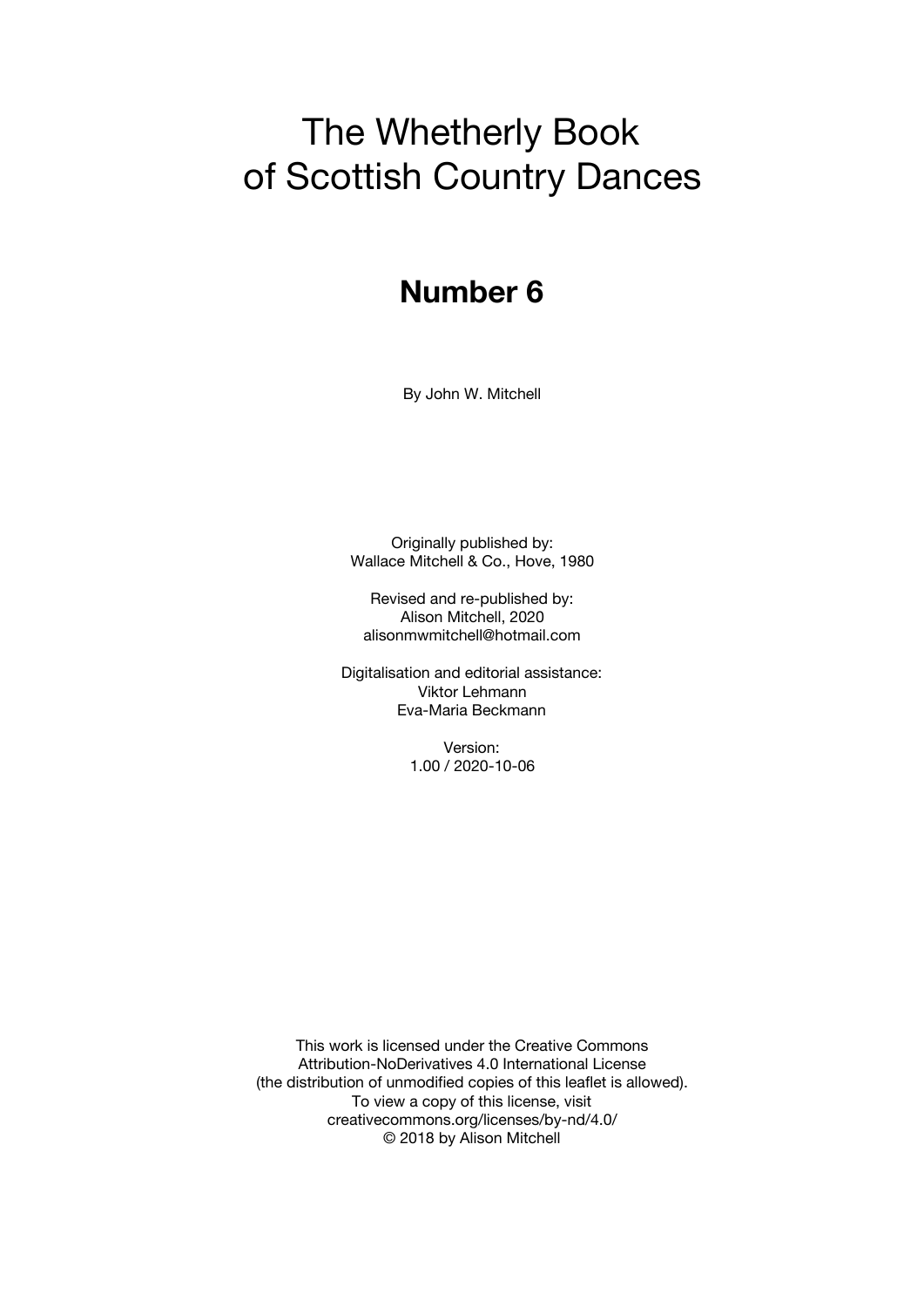### **Contents**

| 1.  | Lady Madelaine Sinclair       |              | 32 bar Strathspey | Square     | 4T/4T  |
|-----|-------------------------------|--------------|-------------------|------------|--------|
| 2.  | Lady Mary Ramsay              |              | 32 bar Strathspey | Longwise   | 2C/4C  |
| 3.  | Leveneep Head                 | 48 bar Reel  |                   | Longwise   | 3C/4C  |
| 4.  | Lichted Ha', The              |              | 40 bar Strathspey | Longwise   | 3C/4C  |
| 5.  | Lochaber Gathering            |              | 32 bar Strathspey | Longwise   | 3C/4C  |
| 6.  | Lass O' Gowrie                | 32 bar Reel  |                   | Longwise   | 3C/4C  |
| 7.  | Lord Wellington               | 32 bar Reel  |                   | Longwise   | 3C/4C  |
| 8.  | Loudon's Bonnie Woods         |              | 32 bar Strathspey | Round Room | 2T/any |
| 9.  | Lucky Scaup                   | 320 bar Reel |                   | Square     | 4C/4C  |
| 10. | <b>Manchester Caledonians</b> |              | 32 bar Strathspey | Longwise   | 2C/4C  |
| 11. | Man from Skye, The            |              | 32 bar Strathspey | Longwise   | 3C/4C  |
| 12. | Margaret Cook's Fancy         | 48 bar Jig   |                   | Longwise   | 3C/4C  |
| 13. | Merry Boys of Greenland       | 32 bar Reel  |                   | Longwise   | 4C/4C  |
| 14. | Milladen                      |              | 32 bar Strathspey | Longwise   | 3C/4C  |
| 15. | Miss Ada Crawford             |              | 64 bar Strathspey | Triangle   | 3C/3C  |
| 16. | Miss Barbara Cunningham       |              | 72 bar Strathspey | Longwise   | 4C/4C  |
| 17. | Miss Clementine Loughan       |              | 32 bar Hornpipe   | Longwise   | 3C/4C  |
| 18. | Miss Dheirdre Brown           | 32 bar Reel  |                   | Longwise   | 3C/4C  |
| 19. | Miss Dickson's Reel           | 48 bar Jig   |                   | Longwise   | 3C/4C  |
| 20. | Miss Doreen Lambert           |              | 40 bar Strathspey | Round Room | 2C/any |
| 21. | Miss E. Lyall                 |              | 32 bar Hornpipe   | Longwise   | 2C/4C  |
| 22. | Miss French of Tayside        |              | 32 bar Strathspey | Longwise   | 4C/4C  |
| 23. | <b>Miss Knowles</b>           | 32 bar Jig   |                   | Longwise   | 3C/4C  |
| 24. | Miss Maria Stewart's Jig      | 40 bar Jig   |                   | Longwise   | 3C/4C  |
| 25. | Miss Monaghan's Reel          | 32 bar Reel  |                   | Round Room | 2C/any |
| 26. | Miss Thompson's Reel          | 32 bar Reel  |                   | Longwise   | 5C/5C  |
| 27. | Montrose Races                |              | 40 bar Strathspey | Longwise   | 4C/4C  |
| 28. | Morag Hutton's Strathspey     |              | 32 bar Strathspey | Longwise   | 3C/3C  |
| 29. | <b>Mount Stuart House</b>     | 48 bar Reel  |                   | Longwise   | 4C/4C  |
| 30. | Mr Alex Menzies               | 48 bar Reel  |                   | Longwise   | 4C/4C  |
| 31. | Mr Martin                     |              | 32 bar Strathspey | Longwise   | 4C/4C  |
| 32. | Mrs Adie                      |              | 32 bar Strathspey | Round Room | 2C/any |
| 33. | Mrs Grace Bowie               | 32 bar Jig   |                   | Longwise   | 3C/4C  |
| 34. | Mrs Jimmy Shand's Strathspey  |              | 32 bar Strathspey | Longwise   | 4C/4C  |
| 35. | Mrs Joseph Lowe               |              | 32 bar Strathspey | Longwise   | 3C/4C  |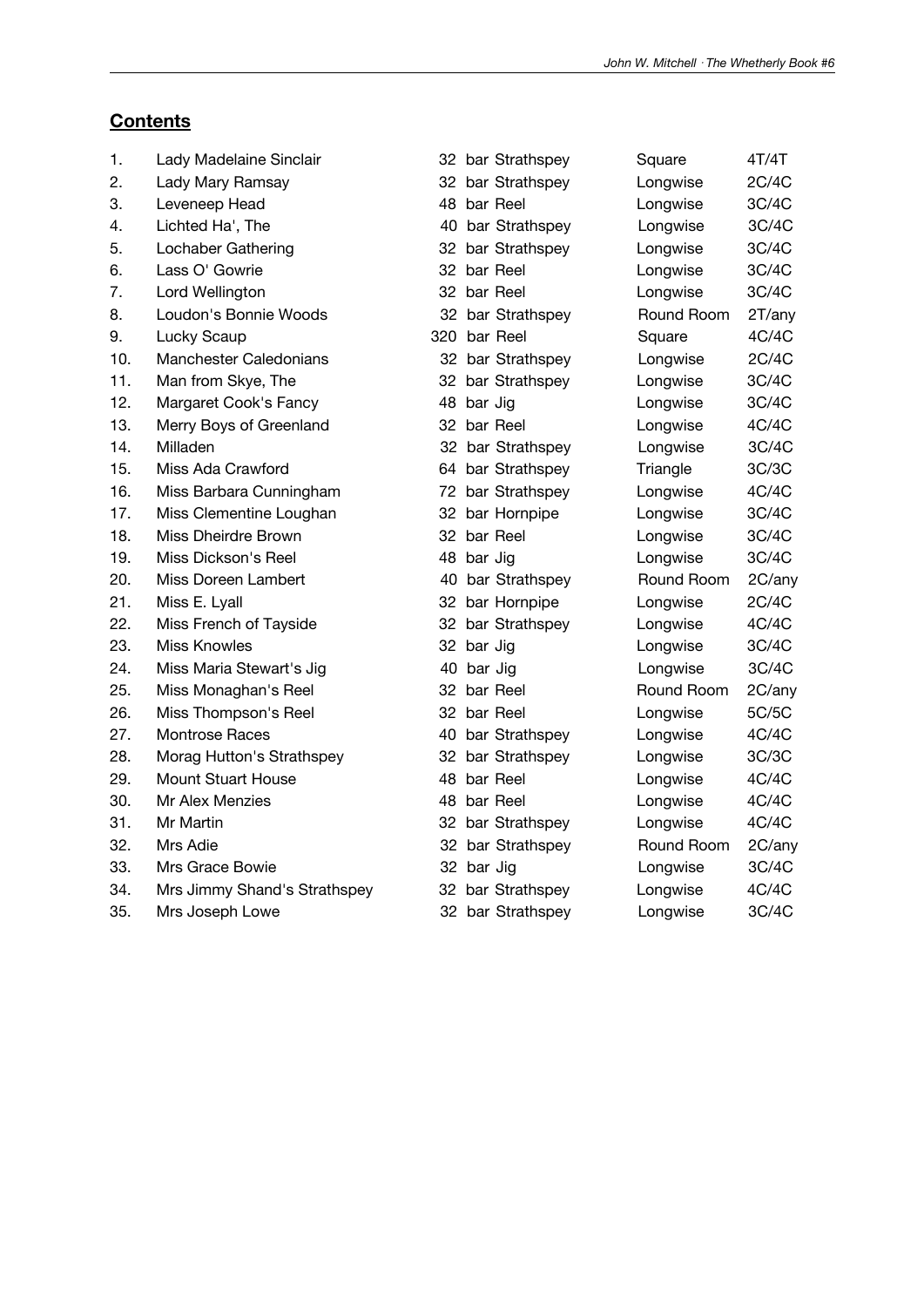#### **Original Introduction**

The dances in this collection vary from the simple to the nearly impossible. One or two were designed specifically for the introduction of new concepts to beginner's classes and others for demonstration teams to perform. As is usual the instructions are far more complex than the dances, which may give the impression that they were designed for teachers who never stop talking. This is not true as most of them are intended for dancers in a long, wise set, pun intended. Slightly over half the dances are Strathspeys, not so much because there is a shortage of Strathspeys as because some of them would be impossible in any other tempo. As regular readers will realise this book forms part of the continuing saga developed through books four and five, and continuing into book seven, the dances having been devised over a period of two years and sorted alphabetically. There are one or two late late inserts, but more to come in our next issue folks.

*John W. Mitchell (1980)*

#### **Introduction to the new edition**

Which dances are simple and which are nearly impossible I leave you to find out, either on reading the instructions or, at the latest, on attempting to dance them. A trademark of many of John's dances is that they are a lot easier if you have long legs. Fortunately, I seem to have inherited his height, and have noticed myself that some of his dances are considerably easier for me than for my fellow dancers. If he says that a dance would be impossible in any tempo other than Strathspey, it might be worth imposing a minimum height requirement on your set before even attempting it. You have been warned. Although the majority of the dances are named after the recommended tune, there are one or two exceptions for which some thought went behind the name. There is one dance in this book for which the name does not match the tune: "Miss Dheirdre Brown" to the tune "Miss Brown's Reel". Miss Dheirdre Brown is my mother's maiden name; with traditional Gaelic spelling. If it wasn't for her insistence that my name must be easier to spell than hers, John would have called me "Aisling" (pronounced Ash-ling), so I think I escaped lightly with only the number of l's to contend with.

*Alison M. W. Mitchell (2020)*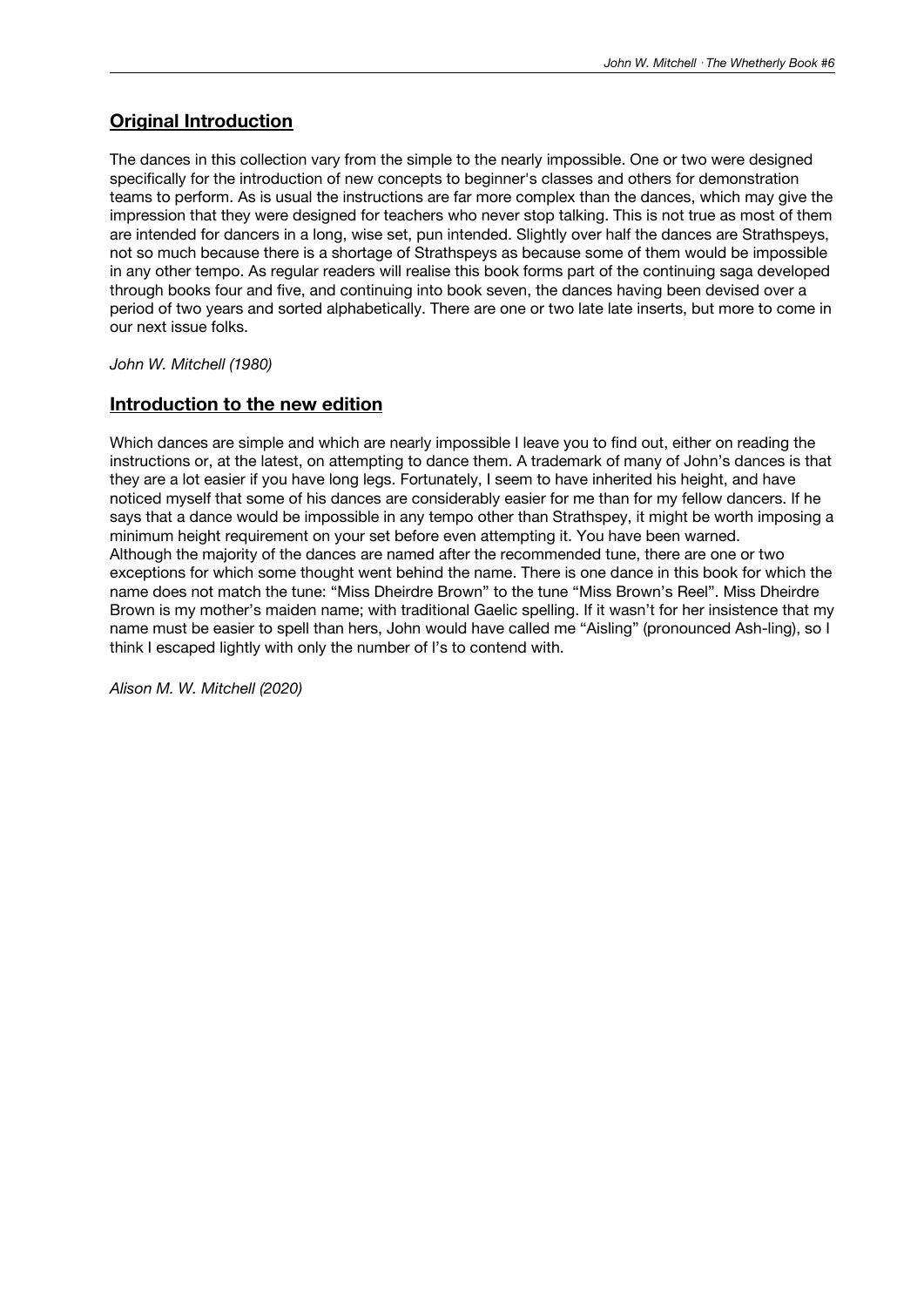#### **John Wallace Mitchell - A Brief Biography**

#### (31/05/1931 – 25/11/2012)

John Wallace Mitchell was born and raised in Brighton & Hove, Sussex. Following his school education, which took place against a background of war, he completed military service from 1949-1951 with the Royal Electrical and Mechanical Engineers (REME) army division. He then started work in accountancy, joining the Sperry Rand corporation in 1957 as a computer and business systems analyst. In 1958 he became a member of the British Computer Society, only a few months after its foundation. In the early 1960's, the focus of his career moved towards management consultancy, and he completed many assignments for several companies, often helping to set up their first computer systems, with work taking him to many locations both within the UK and western Europe, as well as to Saudi Arabia. Eventually he set up a private practice in 1972.

He was a keen cyclist, active in several clubs and competing at a local level from 1946 – 1956. When in the army, he would often cycle back to Brighton on free weekends, which could be up to 140 miles each way.



Although he first encountered Scottish Country Dancing in Dollar, Scotland in 1947, it wasn't until 1964 that he began to take it seriously, when he joined the Leeds clubs and RSCDS Branch. After moving back

to the Brighton area, he became a member of the London branch in 1966 and in 1967 was the founder chairman of the Sussex Association of Scottish Societies, which was formed to ensure the future of the local Annual Scottish Charity Ball by connecting many clubs in the region. This led to the first day schools and teachers' training courses in the region. In 1972 he obtained a full RSCDS teacher's certificate and in 1975 became the founder chairman of the Hangleton Scottish Country Dance Club. From approximately 1968 to 1992 he devised some 828 dances, which were published in this series of Whetherly Books and Sheets. Whetherly is the maiden name of his paternal grandmother, after which the house in which he grew up was also named ("Whetherly House"). In 2010 he received the London Branch award for services to Scottish Dancing.

John passed away in 2012 after a two year battle with cancer.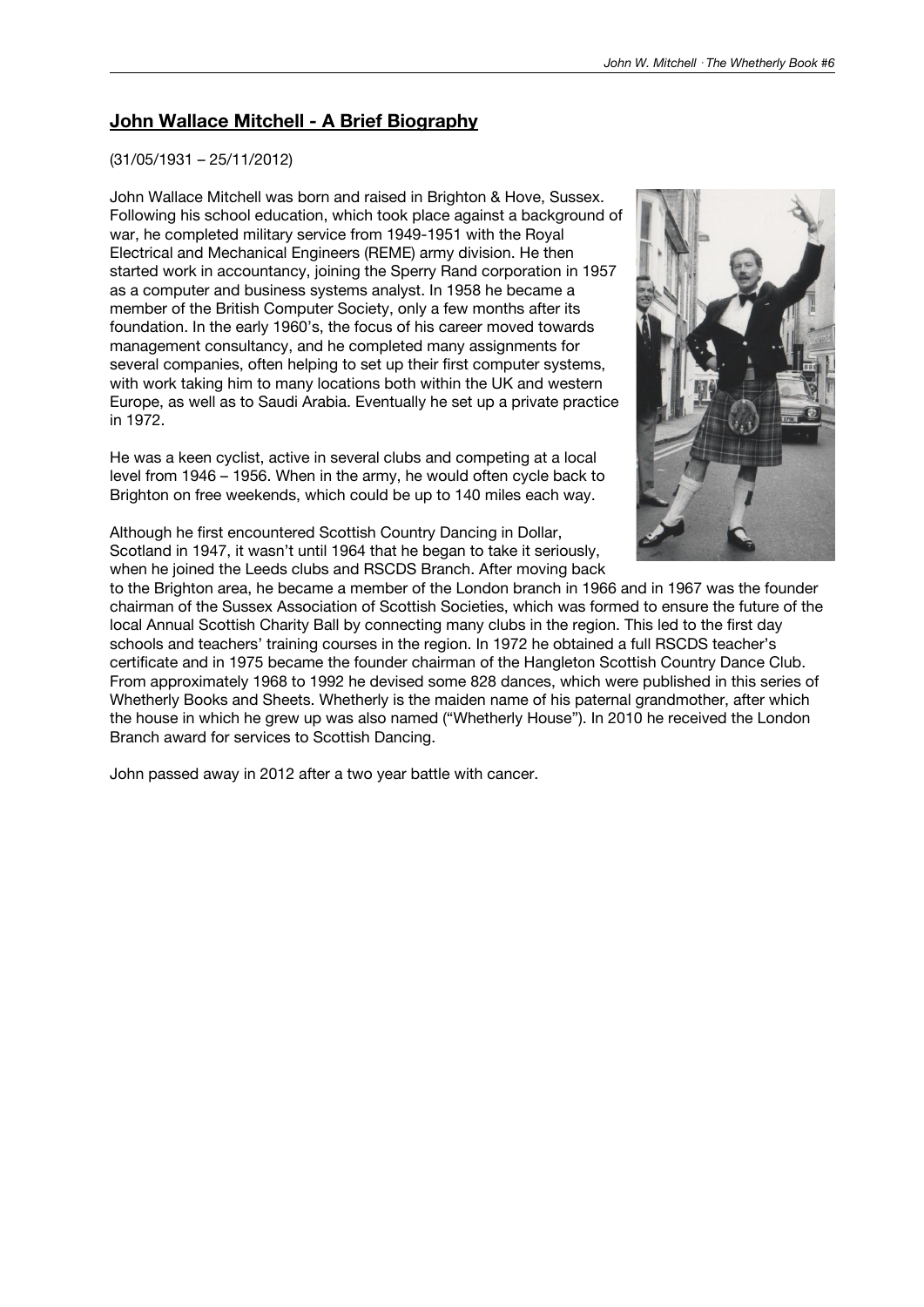### **Lady Madelaine Sinclair**

A thirty-two bar progressive Strathspey for four trios, each comprising a man and two ladies in a square set.

- 1-4 The four men dance right hands across in a wheel once round.<br>5-8 Each man dances left hands across in a wheel with the two lad
- Each man dances left hands across in a wheel with the two ladies on his own side of the set. The men finish in the middle of the set facing out to their own side, their original right hand partners finish facing in and their left hand partners facing out.
- 9-16 The men set for eight bars whilst the ladies dance half an inverted Schiehallion Reel round the men to finish on opposite side of the set. The men should use a Highland setting step.
- 17-18 All set, the men turning to finish facing in, between the two ladies now on their side of the set.<br>19-22 Twelve hands round to the left in a circle half way.
- 19-22 Twelve hands round to the left in a circle half way.<br>23-24 All set opening out to the sidelines, ladies in their o
- All set opening out to the sidelines, ladies in their original places and men on the opposite sides.
- 25-30 Reels of three on the sides, the men passing the lady on their left by the left shoulder to commence.
- 31-32 The men advance one place clockwise round the square, dancing diagonally across the corner. (Thus first man finishes in fourth place).

Repeat from new places, the men having changed partners. Recommended tune: Lady Madelaine Sinclair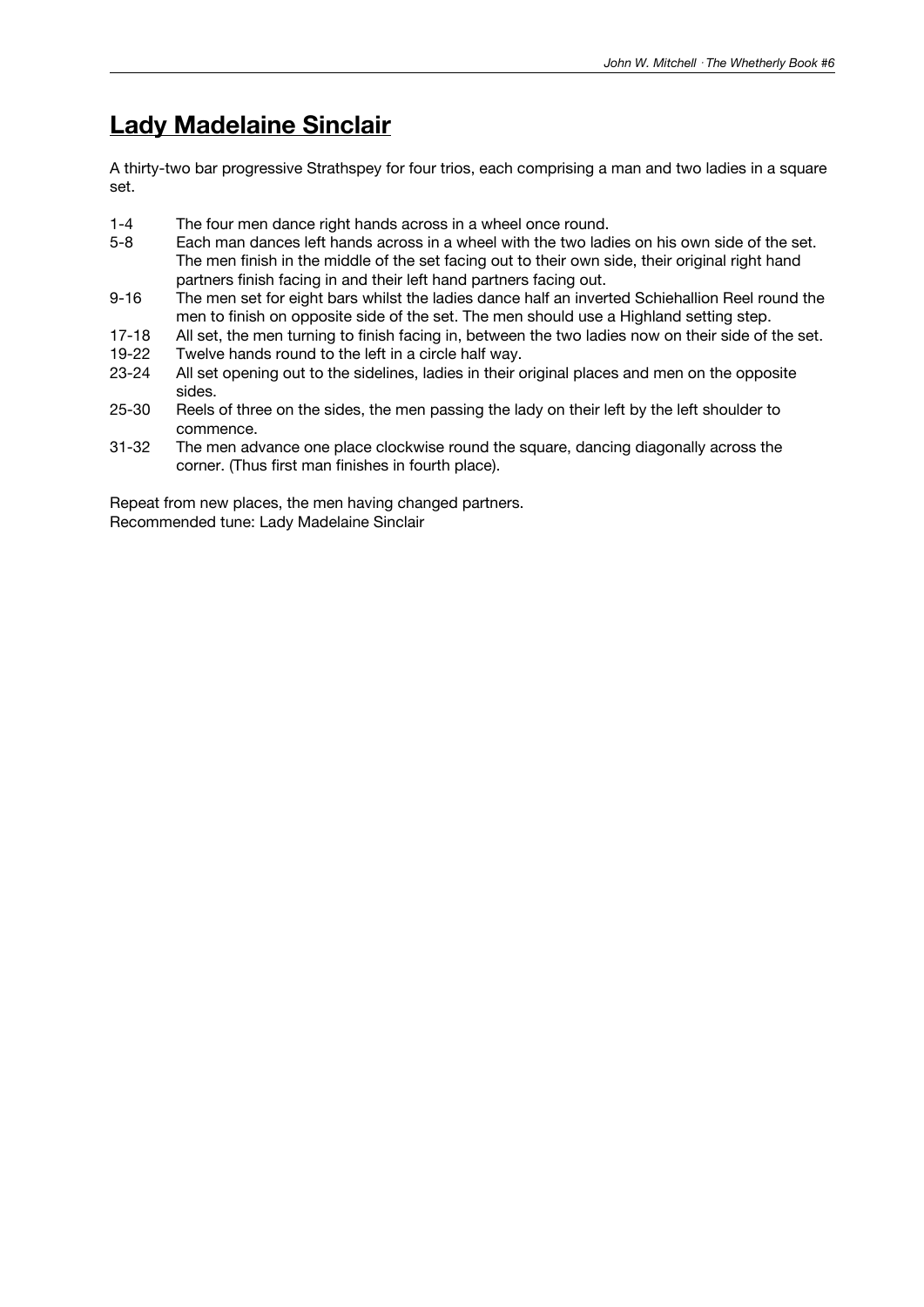### **Lady Mary Ramsay**

A thirty-two bar Strathspey for two couples in a longwise set.

- 1-8 First man casts behind second man on bars 1-4, crosses over to the ladies' side and casts up to finish in his partner's place. Meanwhile second lady casts up on bars 1-4, crosses over to the men's side and casts off to finish in her partner's place. On bars 5-8 first lady and second man dance back to back, but finish with first lady in second place and second man in first place, both on their own sides.
- 9-16 Repeat bars 1-8, first lady following second lady's track and second man following first man's track, whilst on bars 13-16 their partners dance back to back to finish with first man in second lady's place and second lady in first man's place.
- 17-20 First and second couples set and cross over giving right hand in passing.<br>21-24 First and second couples dance back to back with their partners.
- 21-24 First and second couples dance back to back with their partners.<br>25-32 First and second couples dance rights and lefts.
- First and second couples dance rights and lefts.

Repeat from second place.

Recommended tune: Lady Mary Ramsay

*Editor's note to the 2020 edition*

The phrasing given in bars 1-8 wasn't specified in the original, a cast in four bars is suggested.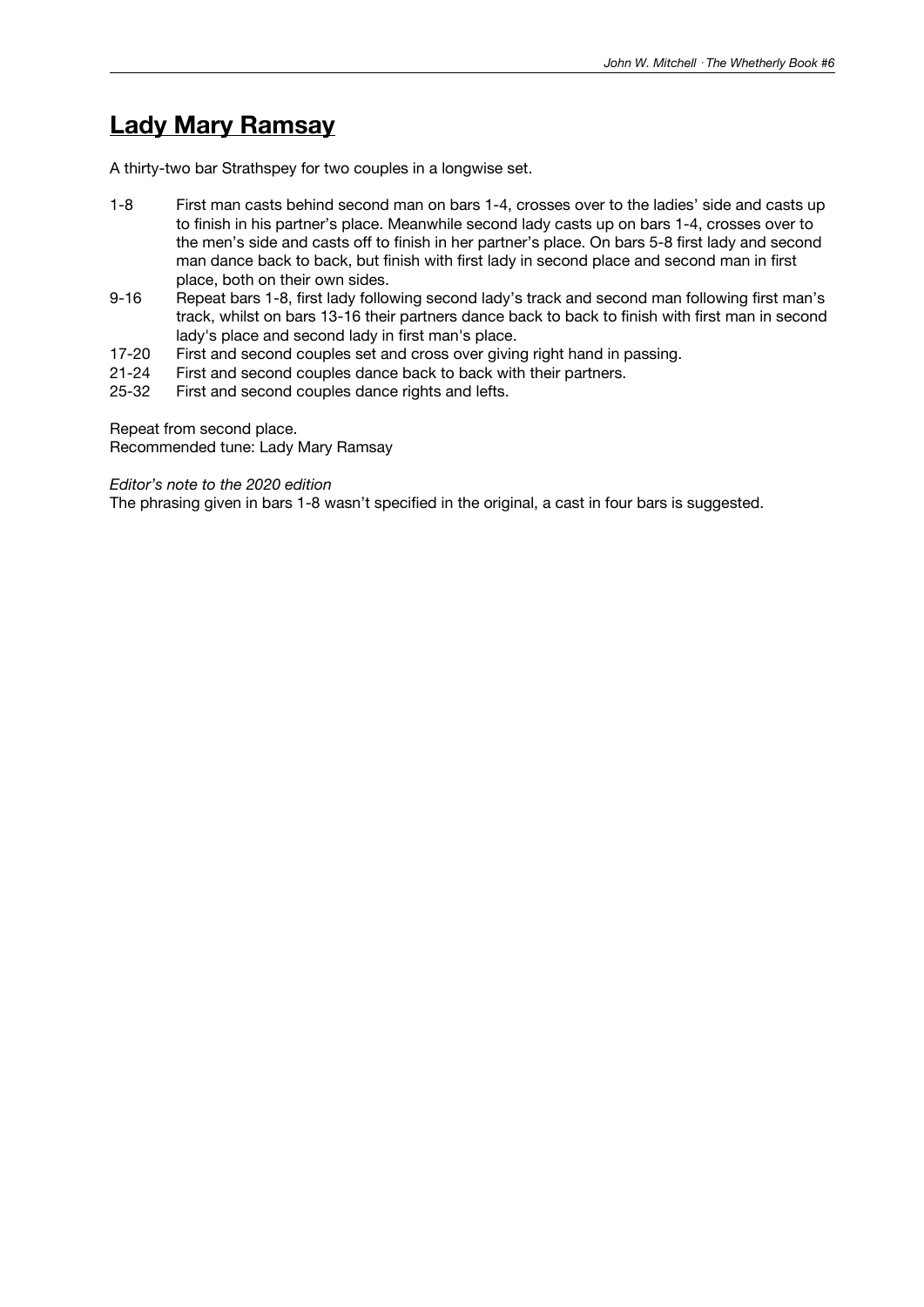### **Leveneep Head**

A forty-eight bar Reel for three couples in a longwise set.

- 1-6 Third couple cast off (without passing behind fourth place) meet and dance up nearer hands joined to first place on own side. Second couple cast to follow third couple up to second place and first couple cast to follow second couple and finish in third place.
- 7-8 All three couples join hands on the sides and set.
- 9-14 Repeat bars 1-6, all three couples casting off to follow first couple up the middle to original places.
- 15-16 All three couples join hands on the sides and set.
- 17-18 First man and second lady cross with the left hand to change places.<br>19-22 First couple dance a half figure of eight round second couple, crossin
- First couple dance a half figure of eight round second couple, crossing between second couple to commence and finishing on the ladies' side with first man in first place.
- 23-24 Four hands round to the left, a quarter round to finish with second couple in first place on own side and first couple in second place on opposite side.
- 25-32 First and second couples dance a ladies' chain.
- 33-40 Reels of three on the sides, first couple (on opposite sides) pass third couple by the right shoulder to commence.
- 41-48 First couple Iead down the middle for four steps, with nearer hand; they turn to come up, the lady dancing under an arch made by their raised hands as the man dances round her to come up on own side and finish in second place.

Repeat from second place, on the repeat finish by leading up to the foot of the set, third couple stepping up on bars 43 & 44.

Recommended tune: Leveneep Head

#### *Editor's note to the 2020 edition*

In the original instructions bars 17-18 were missing, whilst bars 23-24 were double counted. This led to dance instructions that would be two bars too long between bars 17-24. Bars 17-18 have been altered to a simple cross with the left hand - the original instructions are reproduced below.

17-20 First man casts off behind second man and crosses towards second lady's place, second lady crossing to first man's place.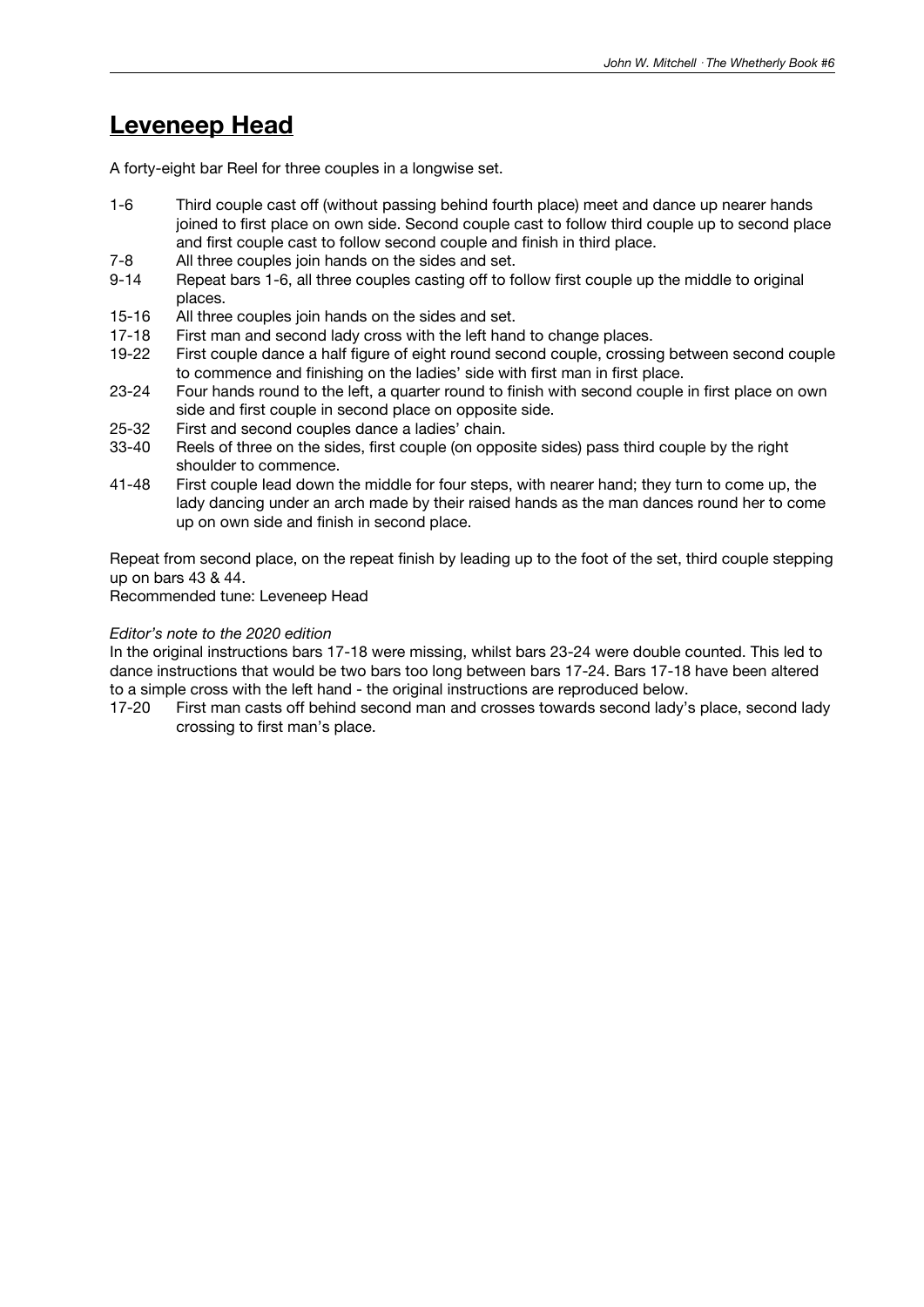### **The Lichted Ha'**

A forty bar Strathspey for three couples in a longwise set.

- 1-8 First couple lead down the middle and up to place.<br>9-16 First couple cross over giving right hand and cast o
- First couple cross over giving right hand and cast off into second place (second couple stepping up on bars 3 & 4) cross over giving left hand and cast off behind third couple, then lead up to second place taking a promenade hold.
- 17-20 First couple in a promenade hold dance a half a reel of three with second and third lady passing second lady by the left shoulder to commence.
- 21-24 First couple, still in a promenade hold dance a half a reel of three with second and third man passing third man by the left shoulder to commence. First couple separate to finish in second place on own side.
- 25-32 Third, first and second couples dance a knot. First couple finish facing first corners.<br>33-40 First couple turn their first corners by the right hand, partner with the left hand, seco
- First couple turn their first corners by the right hand, partner with the left hand, second corners with the right hand and cross back to own side giving left hand to partner.

Repeat from second place. Recommended tune: The Lichted Ha'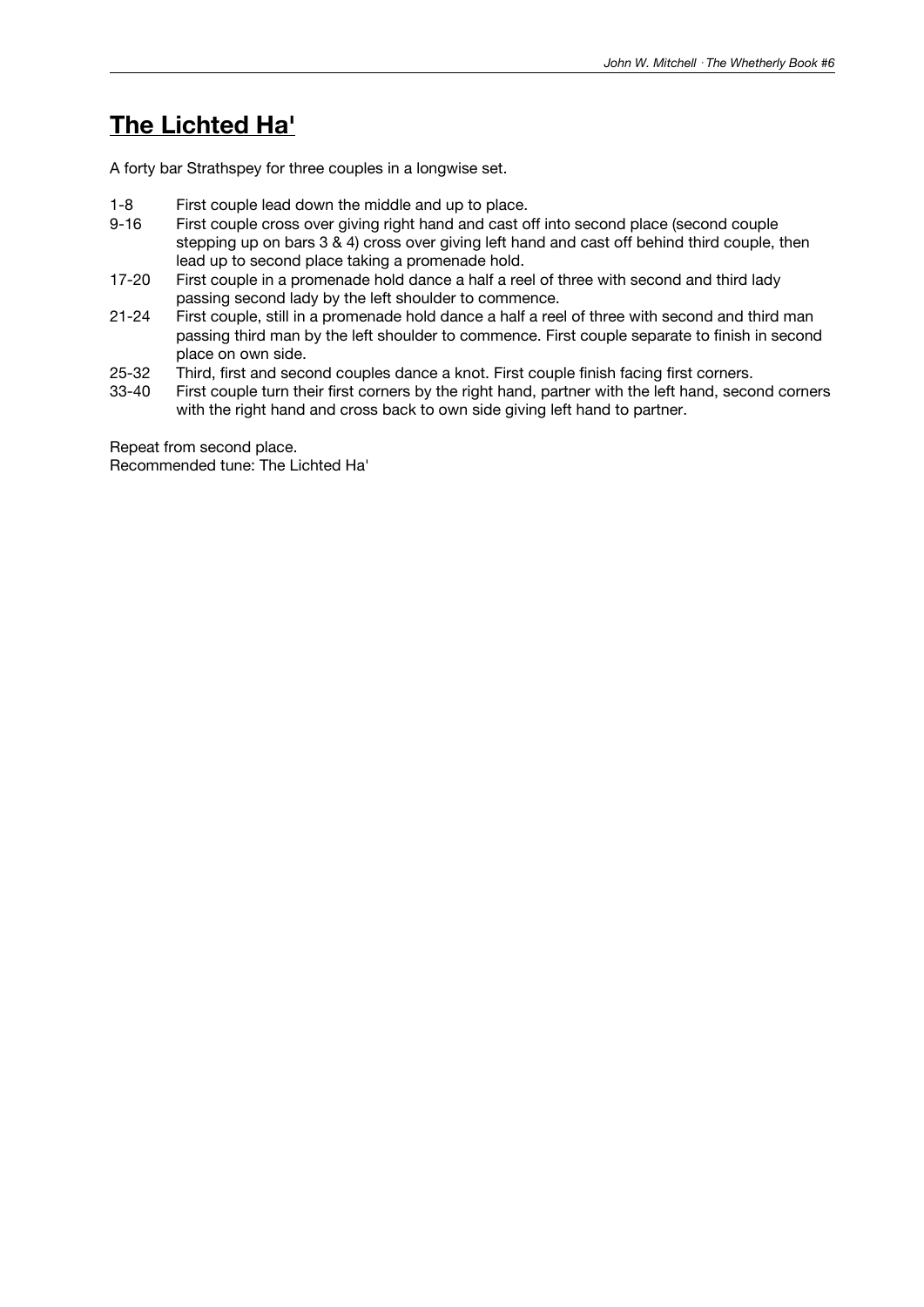# **Lochaber Gathering**

A thirty-two bar Strathspey for three couples in a longwise set.

- 1-8 Reels of three with nearer hands joined. To commence, first couple dance in and down passing under an arch made by second couple, then third couple dance up under an arch made by first couple. At the ends dancers turn towards their partners to change hands.
- 9-10 Third couple dance up to the top with nearer hands joined, to finish above first couple facing out at the sides.
- 11-12 First and third couples give nearer hands turning to commence a cast off, with third couple leading; second couple step up. Finish with first couple in second place and third couple in original places.
- 13-16 Second, first and third couples advance and retire.<br>17-24 First couple cross over giving right hand in passing.
- First couple cross over giving right hand in passing, cast off behind third couple, lead up to the top crossing back to own side and cast off into second place.
- 25-30 Grand chain for three couples.<br>31-32 All turn partner with the right has
- All turn partner with the right hand.

Repeat from second place, at the end of the repeat first couple cast to the foot of the set whilst the other couples are turning with the right hand.

Recommended tune: Lochaber Gathering

#### *Editor's note to the 2020 edition*

The description of bars 9-10 has been simplified, as the movement of first couple is minimal. Correspondingly, the description of the cast in bars 11-12 has been expanded. The original description of bars 9-10 is as follows.

9-10 Third couple dance up to the top with nearer hand joined, then turn first couple with nearer hand to finish facing out at the sides, third couple above first couple still with nearer hands joined.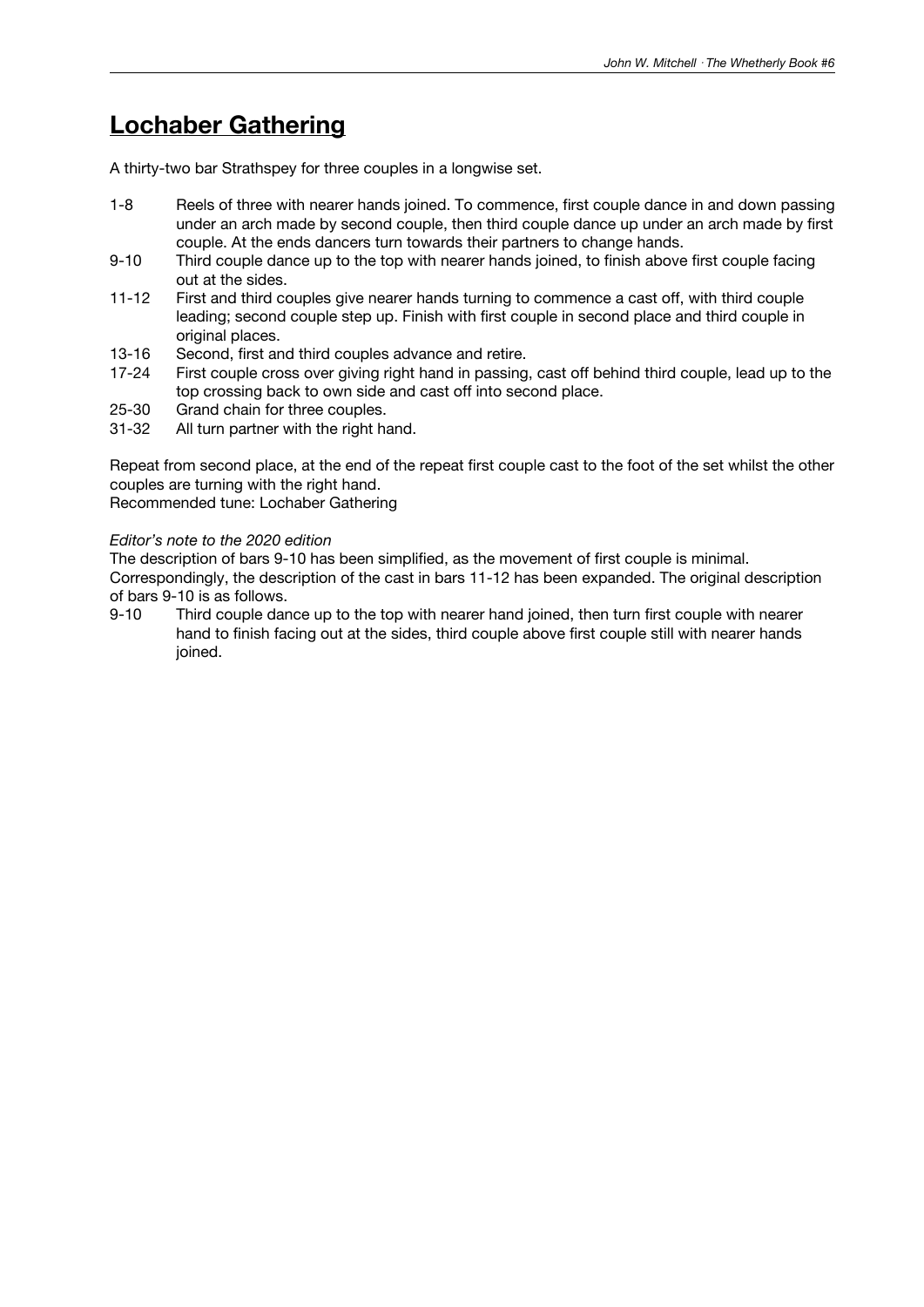### **Lass O' Gowrie**

A thirty-two bar Reel for three couples in a longwise set.

- 1-2 First and second couples face up and down the set. The ladies join both hands, all dance across to the opposite side of the set with four slip steps, the ladies passing in front of their partners.
- 3-4 First and second couples set.
- 5-6 First and second couples slip back to own side, the ladies again pass in front of their partners.
- 7-8 First and second couples set.
- 9-14 Third couple cast off (to meet above fourth place) and lead up to first place, second couple cast off to follow third couple up to second place, first couple cast to finish in third place.
- 15-16 All set.<br>17-18 First co
- First couple dance up the middle with nearer hands joined and turn third couple to face out with nearer hand: to finish first couple above third couple all facing out.
- 19-20 First and third couples cast off, second couple step up, to finish with first couple in third place.
- 21-24 All join nearer hands and advance and retire.
- 25-32 First couple lead up between third couple crossing over to the opposite side and cast up to the top; lead down between second and third couples crossing back to own side and cast up into second place, third couple step down on bars 31 & 32.

Repeat from second place, at the end cross back to own side above third couple and cast off to the foot of the set.

Recommended tune: Lass O' Gowrie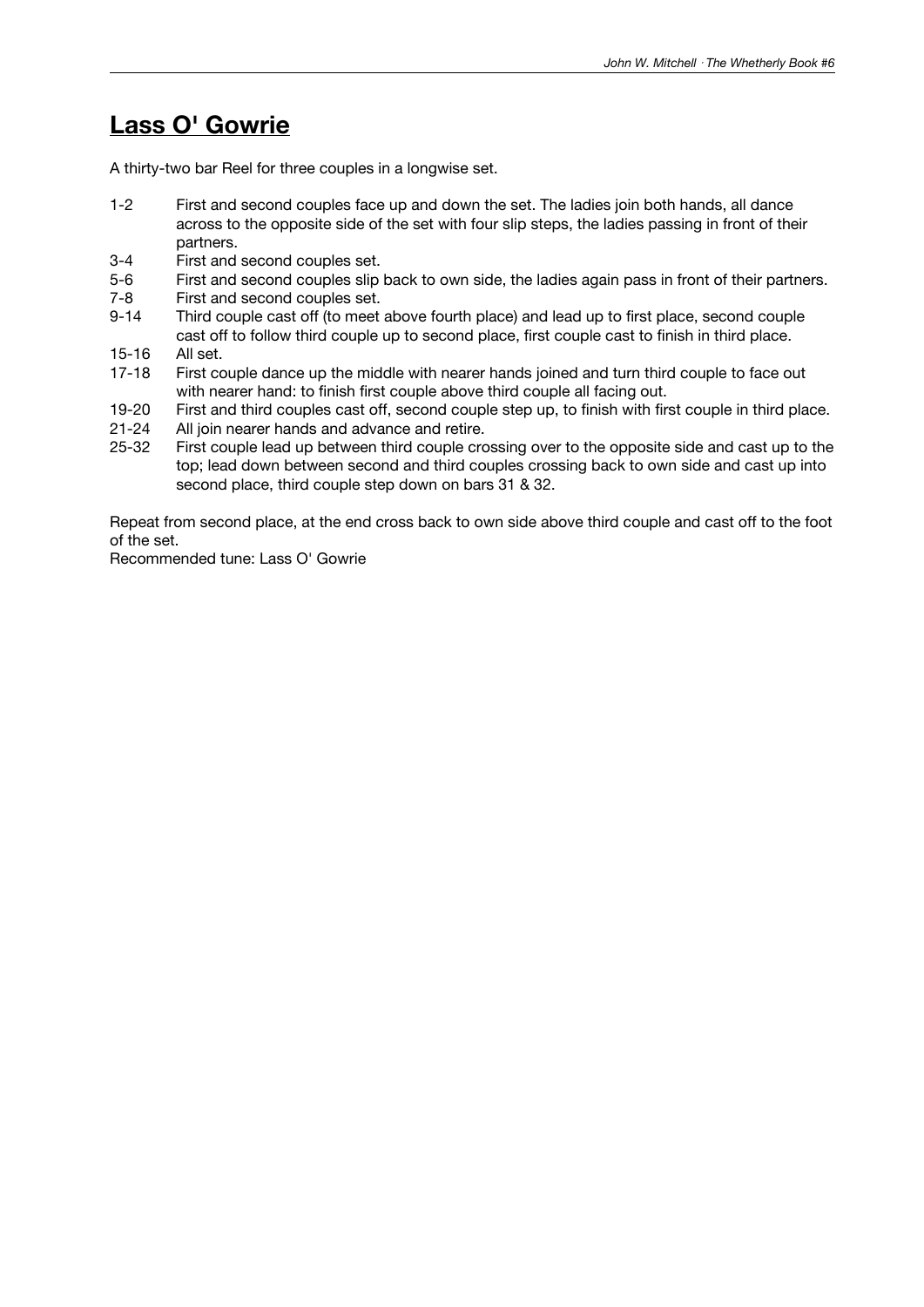### **Lord Wellington**

A thirty-two bar Reel for three couples in a longwise set.

- 1-4 First couple turn with the right hand and cast off into second place, second couple step up on bars 3 & 4.
- 5-8 First lady dances up between second couple, crossing over, and casts off into second place on opposite side whilst first man dances down between third couple crossing over and casts up into second place on the opposite side.
- 9-12 First couple turn partner with the left hand and first corner with the right hand to finish facing their second corners.
- 13-20 First couple dance reels of three on the sides with their corners passing their second corner by the left shoulder to commence.
- 21-24 First couple turn their second corners with the left hand and partner with the right hand to finish in second place on own side.
- 25-32 Six hands round in a circle to the left and back to the right.

Repeat from second place. Recommended tune: Lord Wellington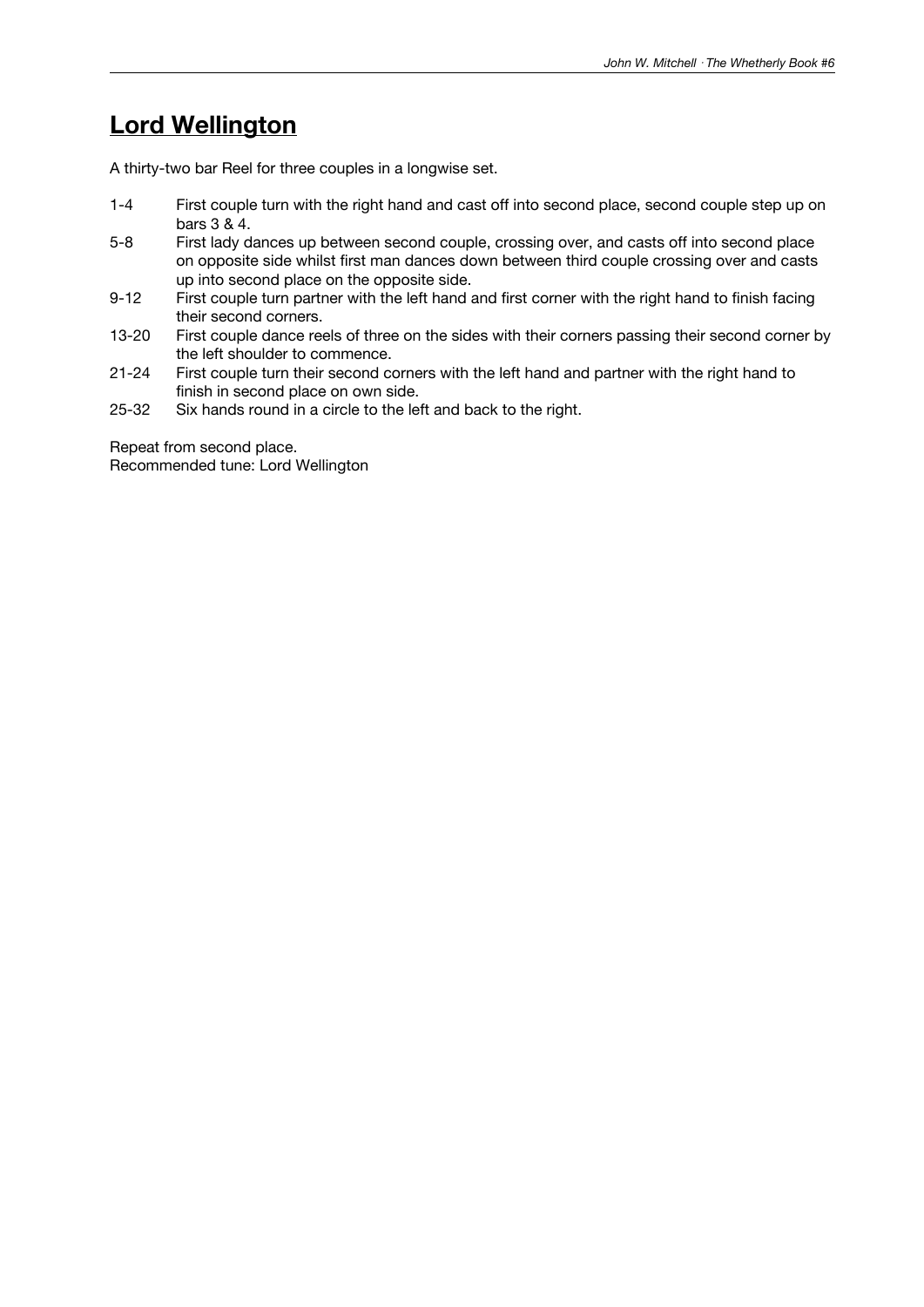### **Loudon's Bonnie Woods**

A thirty-two bar Strathspey for trios, each comprising a man between two ladies in a circle round the room, the trios facing alternately clockwise and anticlockwise.

- 1-2 All join nearer hands and set with Highland Schottische step right foot.<br>3-4 Change places with the person facing, giving left hands, using two trave
- Change places with the person facing, giving left hands, using two travelling steps left foot and right foot. Remaining in the same direction with backs to the persons with whom each has changed places.
- 5-6 All join nearer hands end set with Highland Schottische step left foot.
- 7-8 Change places with the person facing giving right hands. Again remain facing in the same direction.
- 9-14 Reels of three, with own partners, each man passing his left hand partner by the right shoulder to commence.
- 15-16 Each man casts behind his left hand partner to finish facing the opposite man's right hand partner.
- 17-22 Reels of three with opposite man's right hand partner and own left hand partner, passing the opposite man's right hand partner by the left shoulder to commence.
- 23-24 Each man dances into the opposite man's place to change partners.
- 25-28 Six hands across in a wheel with the right hands once round, at the end release right hands but continue in the same direction ready for:
- 29-32 Left hands across in a wheel with the trio on the left, i.e. the trio backing on to your set. Finish opening out to face the trio with whom the left hand wheel was danced. Thus the men continue facing in the same direction as originally with their new partners, the ladies having changed partners and direction.

Repeat from new places.

Recommended tune: Loudon's Bonnie Woods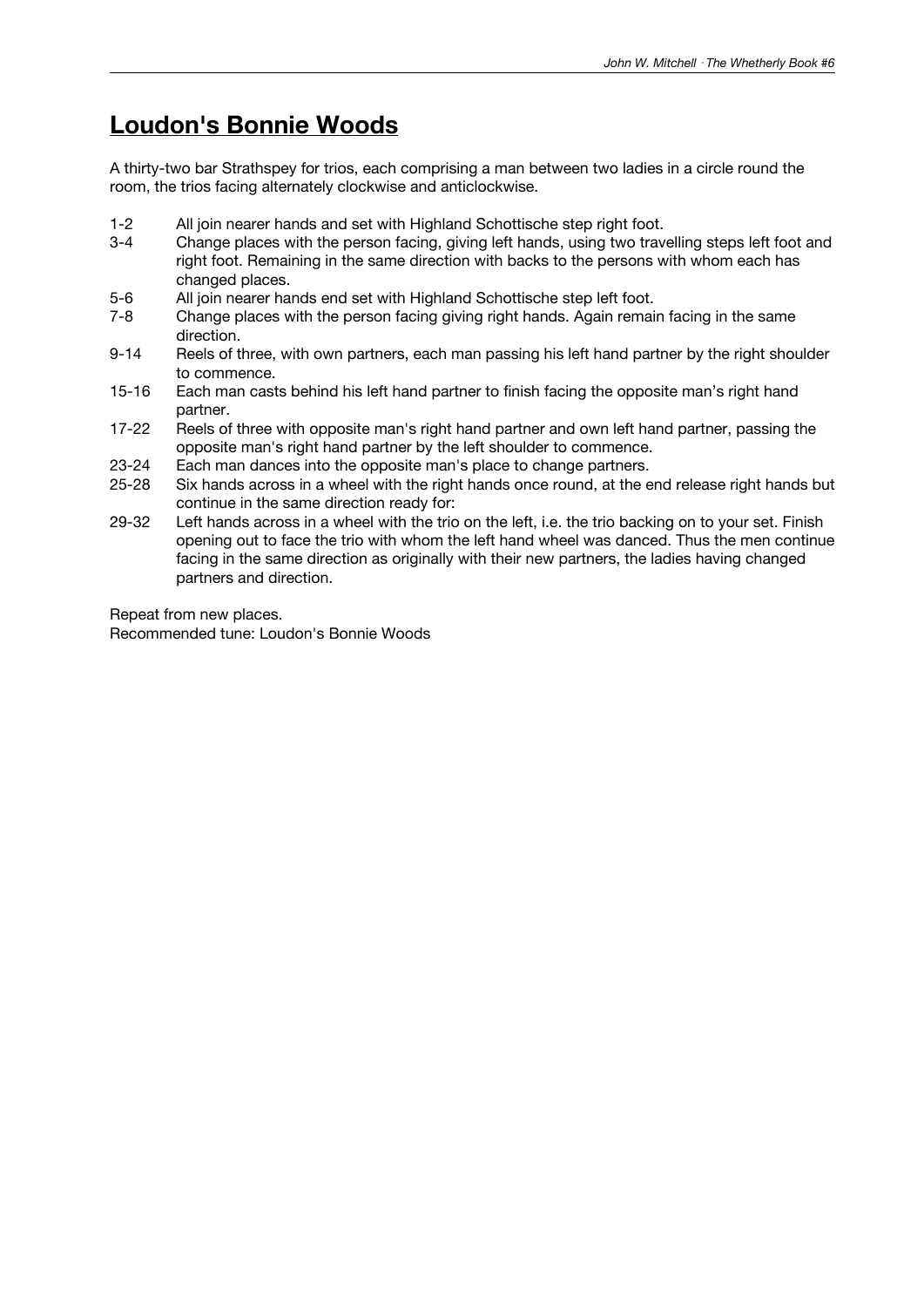## **Lucky Scaup**

A three hundred and twenty bar Reel for four couples in a square set.

- 1-8 Eight hands round in a circle to the left and back to the right.
- 9-16 All set twice and turn partner with two hands.<br>17-36 The four ladies dance petronella round the ins
- The four ladies dance petronella round the inside of the set.

#### *Ladies' figure*

- 1-4 First couple turn one and a half times with the right hand.
- 5-8 First lady turns second man with the left hand and partner with the right hand.
- 9-12 First lady turns third man with the left hand and partner with the right hand.
- 13-16 First lady turns fourth man with the left hand and partner with the right hand to place.<br>17-20 The four ladies dance left hands across in a wheel half way and turn the opposite mar
- The four ladies dance left hands across in a wheel half way and turn the opposite man with the right hand to finish in the opposite lady's place.
- 21-24 Half a grand chain, one step to each hand.
- 25-32 Repeat bars 17-24 to return to place.

This figure is repeated by second, third and fourth ladies in turn, each turning own partner, then the men in sequence moving clockwise round the set on the first sixteen bars.

#### *Men's figure*

- 1-4 First couple turn one and a half times with the right hand.<br>5-8 First man turns fourth lady with the left hand and partner
- 5-8 First man turns fourth lady with the left hand and partner with the right hand.<br>9-12 First man turns third lady with the left hand and partner with the right hand.
- First man turns third lady with the left hand and partner with the right hand.
- 13-16 First man turns second lady with the left hand and partner with the right hand to place.
- 17-20 Men dance left hands across in a wheel half way and turn the opposite lady with the right hand to finish in the opposite man's place.
- 21-24 Half a grand chain, one step to each hand.
- 25-32 Repeat bars 17-24 back to place.

This figure is repeated by second, third and fourth men in turn, each turning own partner then each lady in turn moving anticlockwise round the set on the first sixteen bars.

- 1-16 The four men dance petronella round the inside of the set.<br>17-24 All set twice and turn partner with two hands.
- All set twice and turn partner with two hands.
- 25-32 Eight hands round in a circle to the left and back to the right.

Recommended tune: Lucky Scaup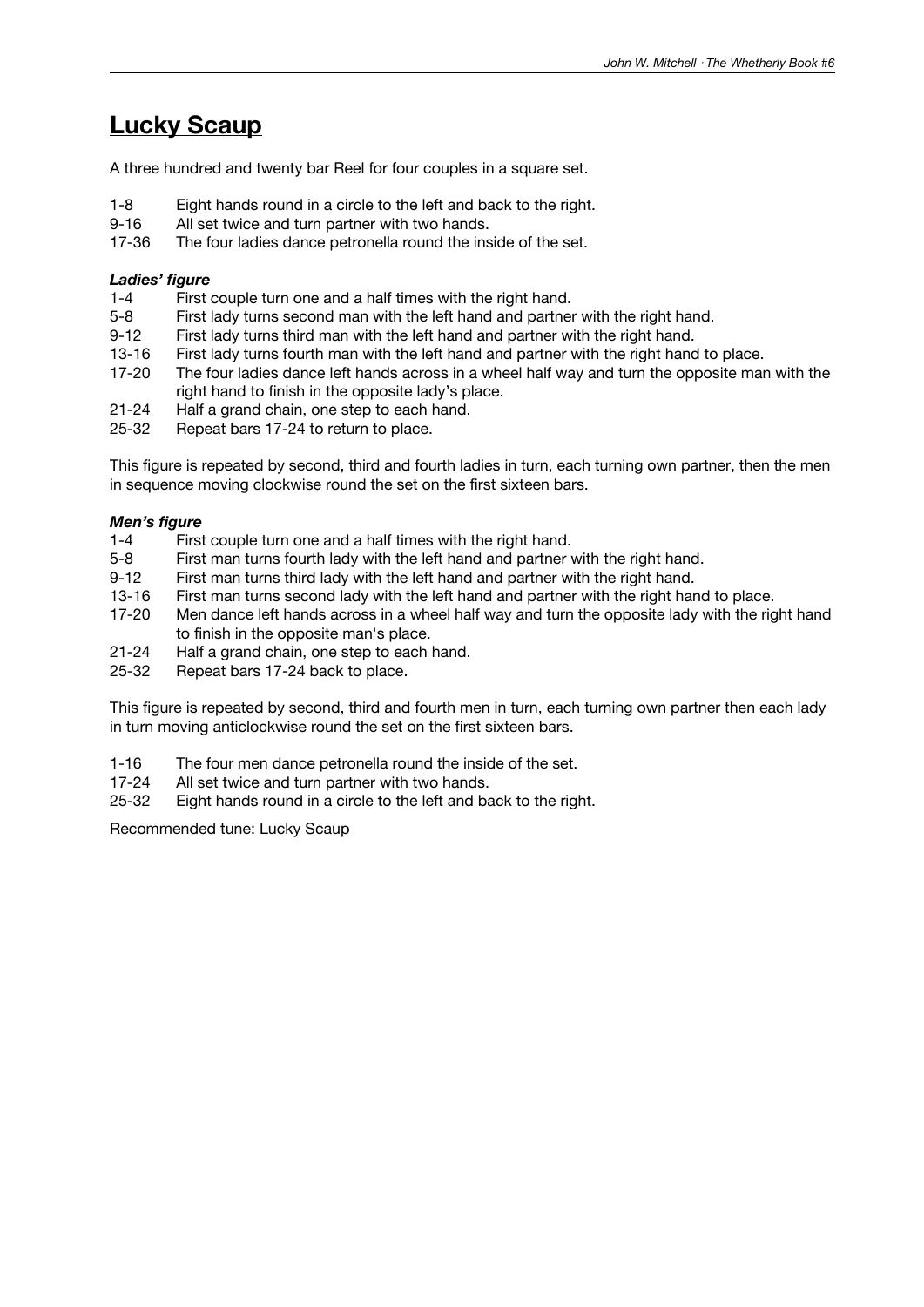### **Manchester Caledonians**

A thirty-two bar Strathspey for two couples in a longwise set.

- 1-4 First and second couples dance half rights and lefts.
- 5-8 Four hands round to the left in a circle.<br>9-12 First and second couples dance half rig
- First and second couples dance half rights and lefts.
- 13-16 Four hands round to the right in a circle.
- 17-24 First man and second lady change places giving right hand in passing, they cross back to own side; first man casts up to place as second lady casts off to place and they then set to each other. At the same time first lady and second man set to each other and change places giving left hand in passing; they cross back to own side, then first lady casts up to place and second man casts off to place.
- 25-28 First and second couples cross over giving right hand in passing and set on the sides.<br>29-32 First and second couples dance right hands across in a wheel half way and set.
- First and second couples dance right hands across in a wheel half way and set.

Repeat from second place.

Recommended tune: Manchester Caledonians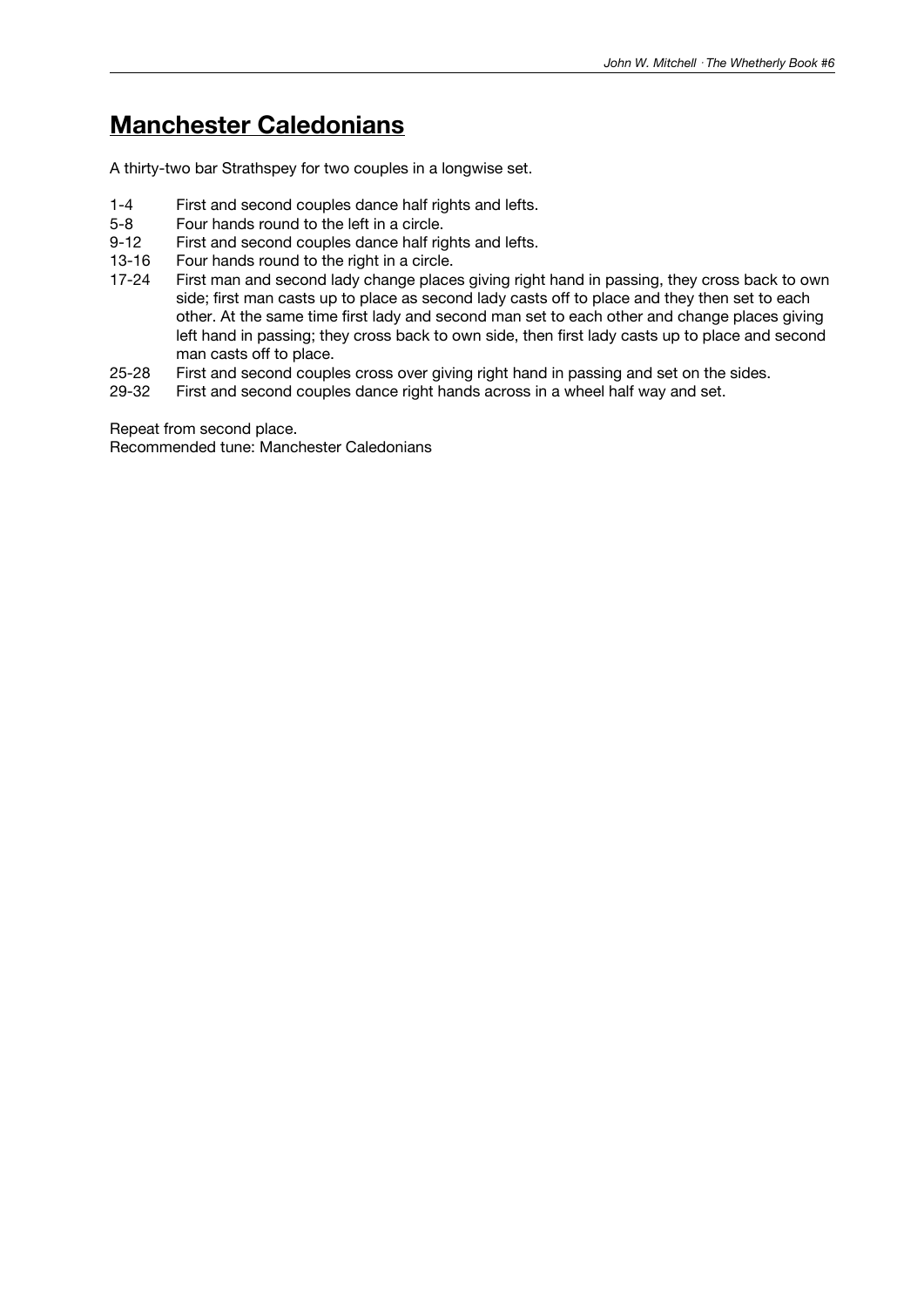# **The Man from Skye**

A thirty-two bar Strathspey for three couples in a longwise set.

- 1-8 First couple turn with the right hand one and a half times; cast off into second place on opposite side and turn with the left hand to face their first corners.
- 9-14 First man dances a reel of three with third couple, passing left shoulder with third lady to commence. Meanwhile first lady dances a reel of three with second couple passing second man by the left shoulder to commence.
- 15-16 First couple turn with the left hand to face their second corners.
- 17-24 Corners pass and turn, first couple finish facing their first corners.
- 25-30 First couple dance reels of three with their corners, passing their first corners by the left shoulder to commence.
- 31-32 First couple cross back to own side giving right hand in passing.

Repeat from second place. Recommended tune: The Man From Skye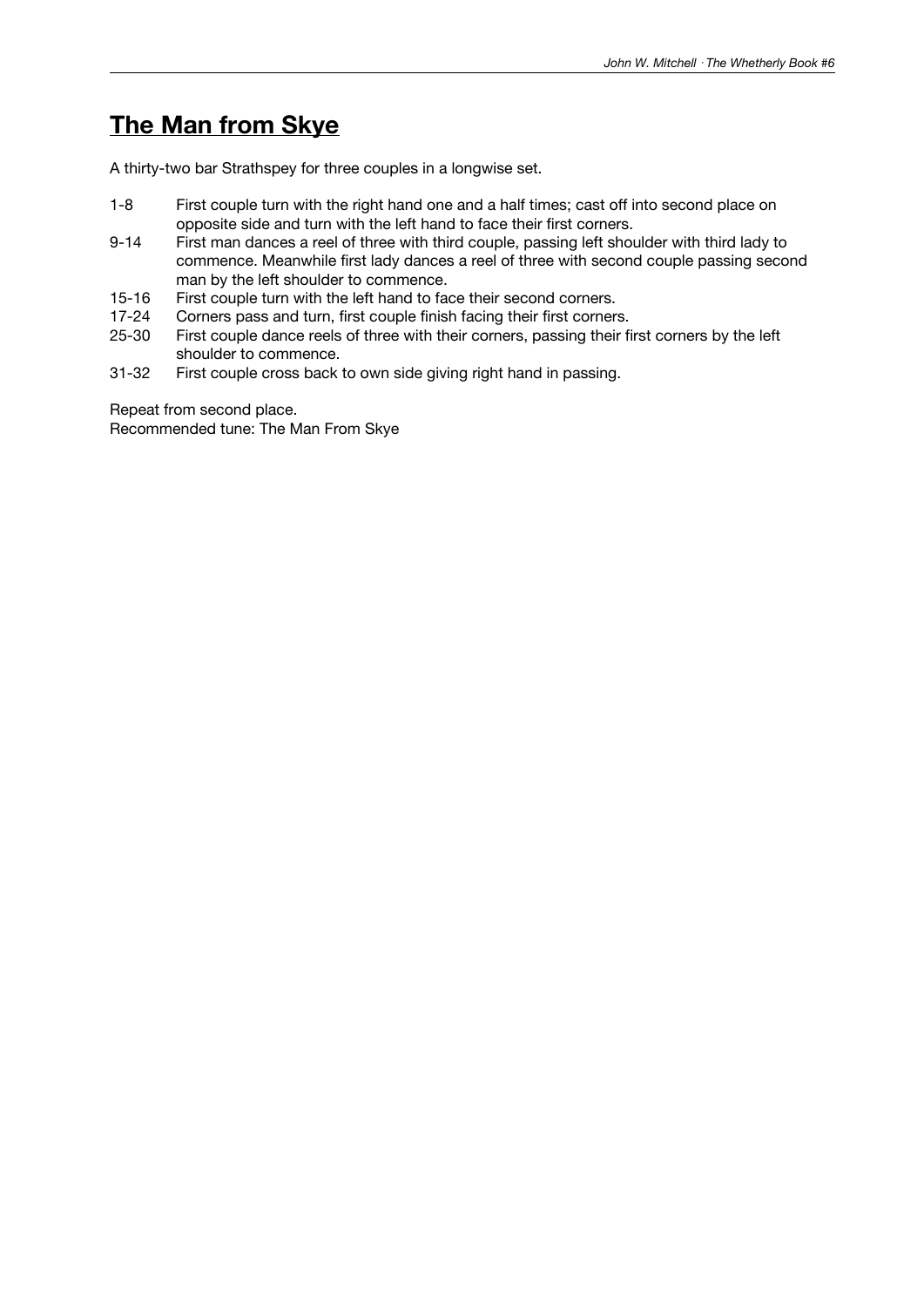### **Margaret Cook's Fancy**

A forty-eight bar Jig for three couples in a longwise set.

- 1-4 First couple turn with the right hand and cast off into second place on own side, second couple step up on bars 3 & 4.
- 5-8 First man dances a half figure of eight round second couple (crossing up to commence) whilst first lady dances a half figure of eight round third couple (crossing down to commence).
- 9-14 First couple dance a figure of eight round their corners, passing first corner by the left shoulder to commence.
- 15-16 First couple turn with the left hand to face their first corners.
- 17-20 First couple turn their first corners with the right hand, and then join left hand with second corners.
- 21-24 All set twice in triangle formation, pas de basque coupé.
- 25-28 First couple turn their second corners with the left hand, and then join right hands with first corners.
- 29-32 All set twice in triangle formation, pas de basque coupé.
- 33-40 Second and third couples dance rights and lefts, at the same time first couple cast clockwise round their first corner position and turn right hand to second place on own side.
- 41-48 Six hands round to the left in a circle and back to the right.

Repeat from second place.

Recommended tune: Margaret Cook's Fancy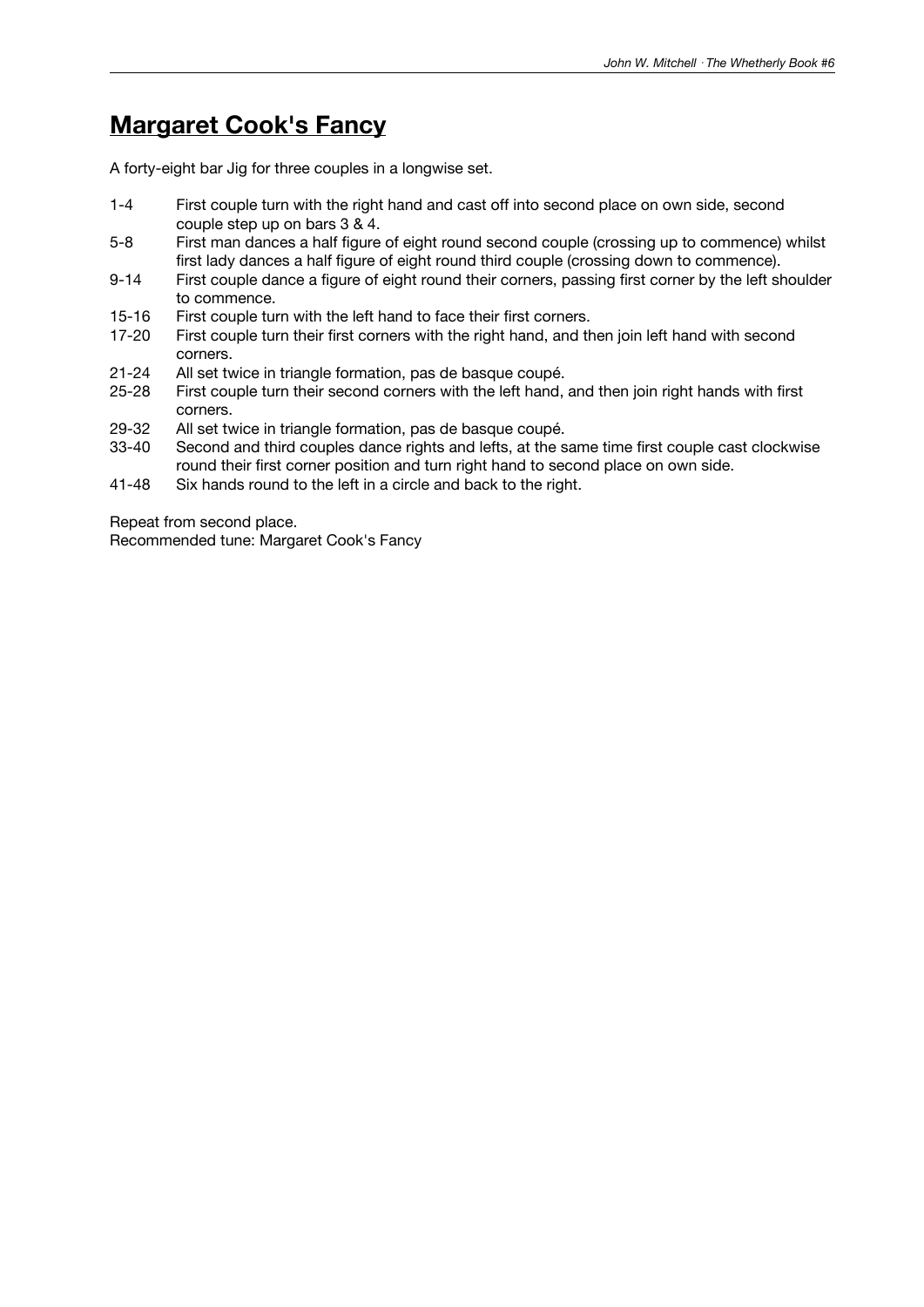### **Merry Boys of Greenland**

A thirty-two bar Reel for four couples in a longwise set.

- 1-8 First couple cross over giving right hand in passing and cast off into second place (second couple step up on bars 3 & 4); first couple cross down to third place on own side (third couple step up on bars 5 & 6), then first couple cast off into fourth place (fourth couple step up on bars 7 & 8).
- 9-16 Second and third couples dance right hands across in a wheel and back with the left hands; fourth and first couples do the same.
- 17-24 Second, third and fourth couples join both hands with partner to make arches. First lady casts up to the top on own side and dances down under the arches to fourth place whilst first man dances up to the top under the arches and casts off to fourth place.
- 25-32 First lady now dances up to the top under the arches and casts off to fourth place whilst first man casts up to the top and dances down under the arches to fourth place.

Repeat with new top couple.

Recommended tune: Merry Boys of Greenland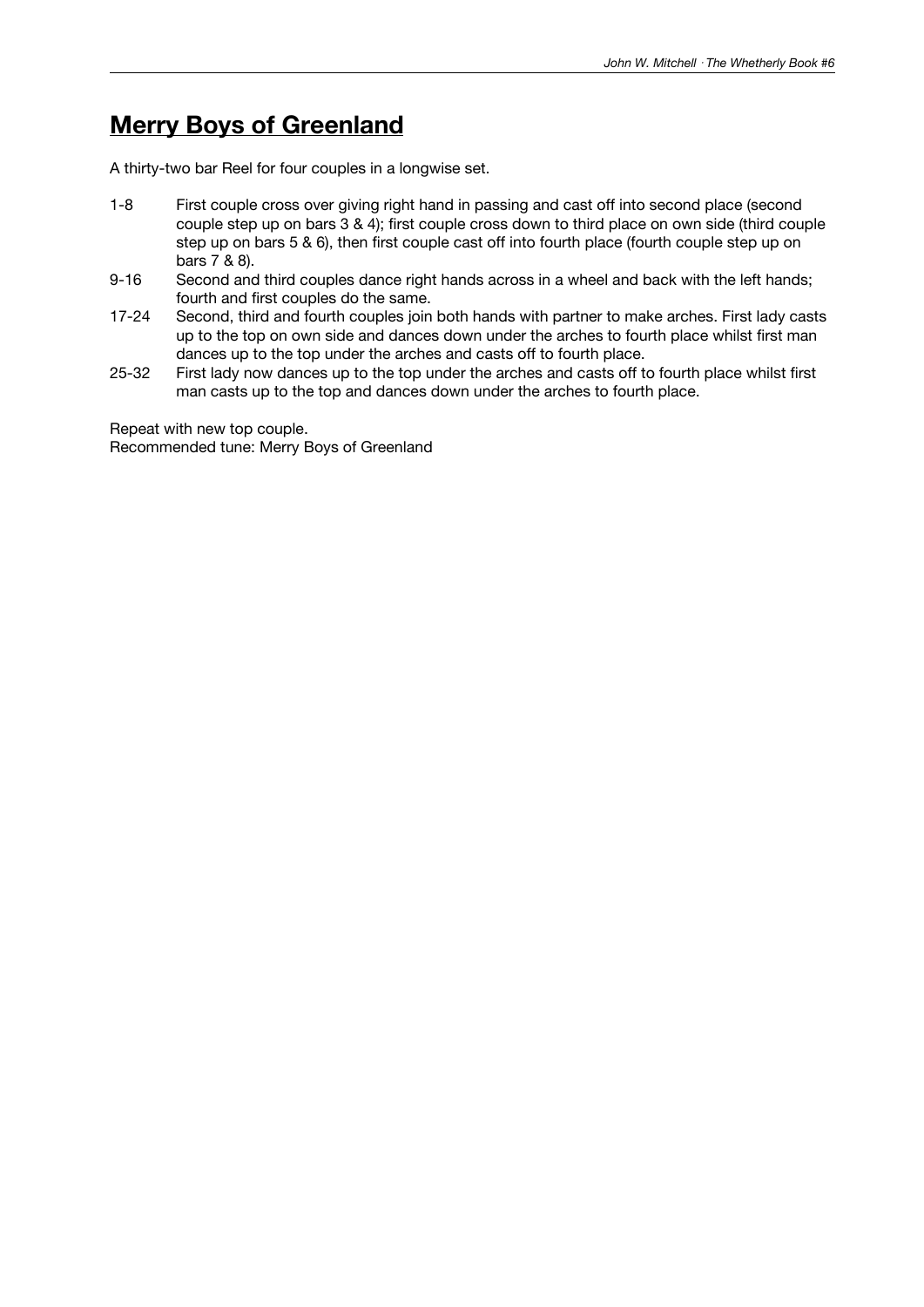### **Milladen**

A thirty-two bar Strathspey for three couples in a longwise set.

- 1-8 First, second and third couples dance a grand chain.<br>9-16 First couple lead down the middle (second couple ste
- First couple lead down the middle (second couple step up on bars 11 & 12), on bar 12 they pull left shoulder back (retaining right hand) and join hands into allemande hold. They dance up for two steps, then turn left hand to face second corner.
- 17-24 Corners pass and turn with second and third corners, first couple finish in second place on opposite sides.
- 25-26 Six hands round to the left in a circle half way.
- 27-28 Each man turns the lady on his left with both hands.<br>29-30 Six hands round to the left in a circle half way.
- 29-30 Six hands round to the left in a circle half way.<br>31-32 First couple cross over to second place on owl
- First couple cross over to second place on own side giving right hand in passing.

Repeat from second place.

Recommended tune: Milladen

#### *Editor's note to the 2020 edition*

When a new top couple starts, third couple has to start into the grand chain from fourth place. Former dancing couple may continue to dance, casting to the foot on bars 1 & 2.

"Milladen" seems to refer to "Milladen Mill", a still existing company fabricating wool/fabric in Aberdeenshire.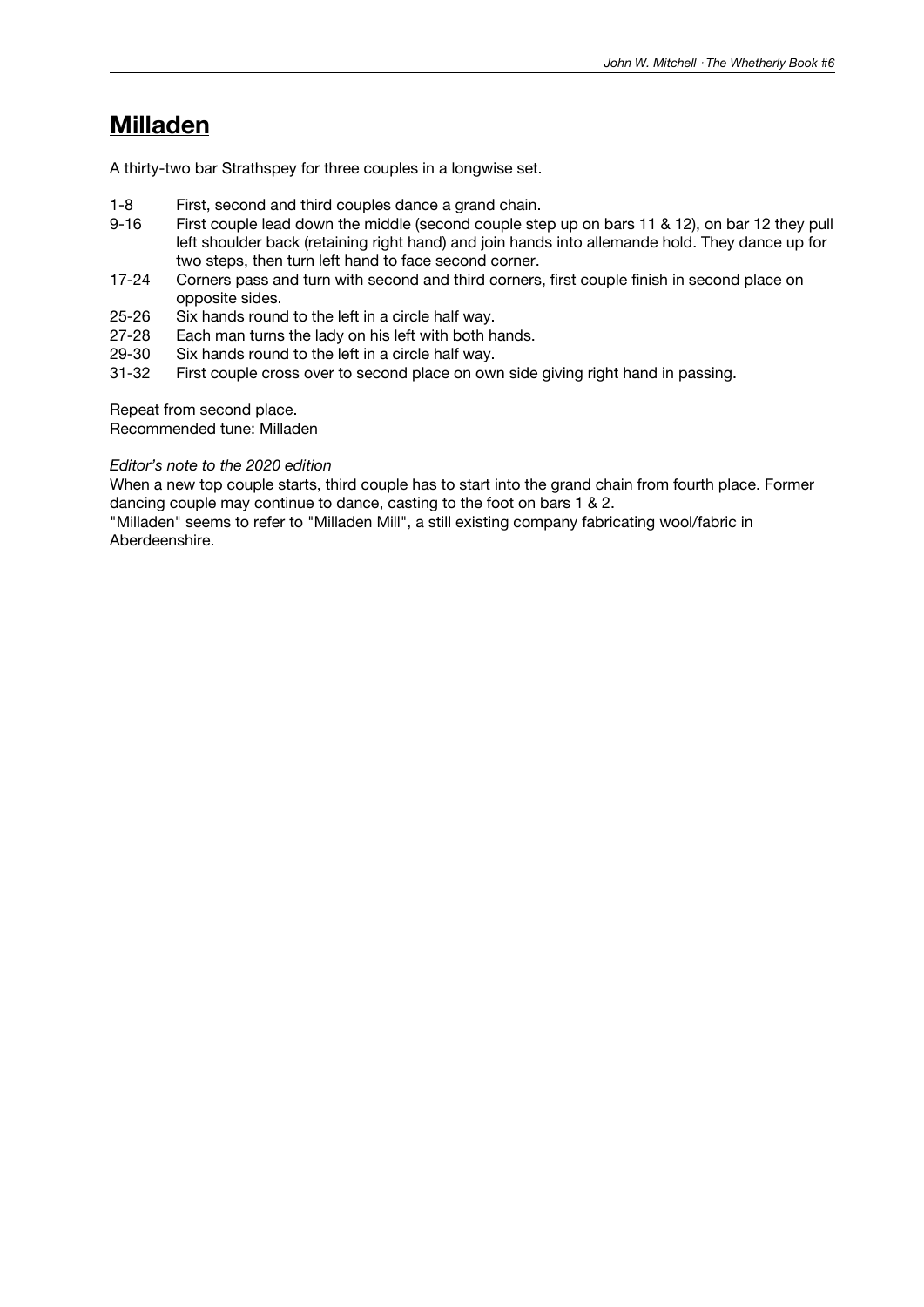# **Miss Ada Crawford**

A sixty-four bar Strathspey for three couples in a triangular set, each man with his partner on his right. First couple are at the top facing down, second couple on the ladies' side and third couple on the men's side both facing diagonally up.

- 1-4 The men dance right hands across in wheel.
- 5-8 All turn partner one and a half times with the left hand.
- 9-12 The ladies dance right hands across in a wheel.
- 13-16 All turn partner one and three quarters with the left hand to finish in original places with the men facing out and the ladies facing in.
- 17-28 Inverted triangular Schiehallion Reel: first lady crosses to second man's place, second lady to third man's place and third lady to first man's place, all passing by the right shoulder to commence. Meanwhile the men cast into their partners places. These two bars are repeated by the ladies casting and the men crossing to follow this track back to original places.
- 29-32 All set to partner with Highland Schottische step.
- 33-36 First man and second couple dance left hands across in a wheel whilst first lady and third couple dance right hands across in a wheel, one and a third.
- 37-40 First couple lead down the middle, followed by third man with second lady and second man with third lady.
- 41-44 First couple cast up to commence half reels of three on the sides, first man on the ladies' side with second couple and first lady on the men's side with third couple.
- 45-48 First couple lead up the middle to place, followed by third man and second lady and second man and third lady.
- 49-52 Second and third couples dance a half a ladies' chain.
- 53-56 First and third couples dance a half a ladies' chain. The men are now in their original places, but the ladies are now on their partner's left.
- 57-64 Grand chain, two steps to each hand. Finish in triangle formation with original first couple in third place, third couple in second place and second couple in first place.

Repeat with new top couple. Recommended tune: Miss Ada Crawford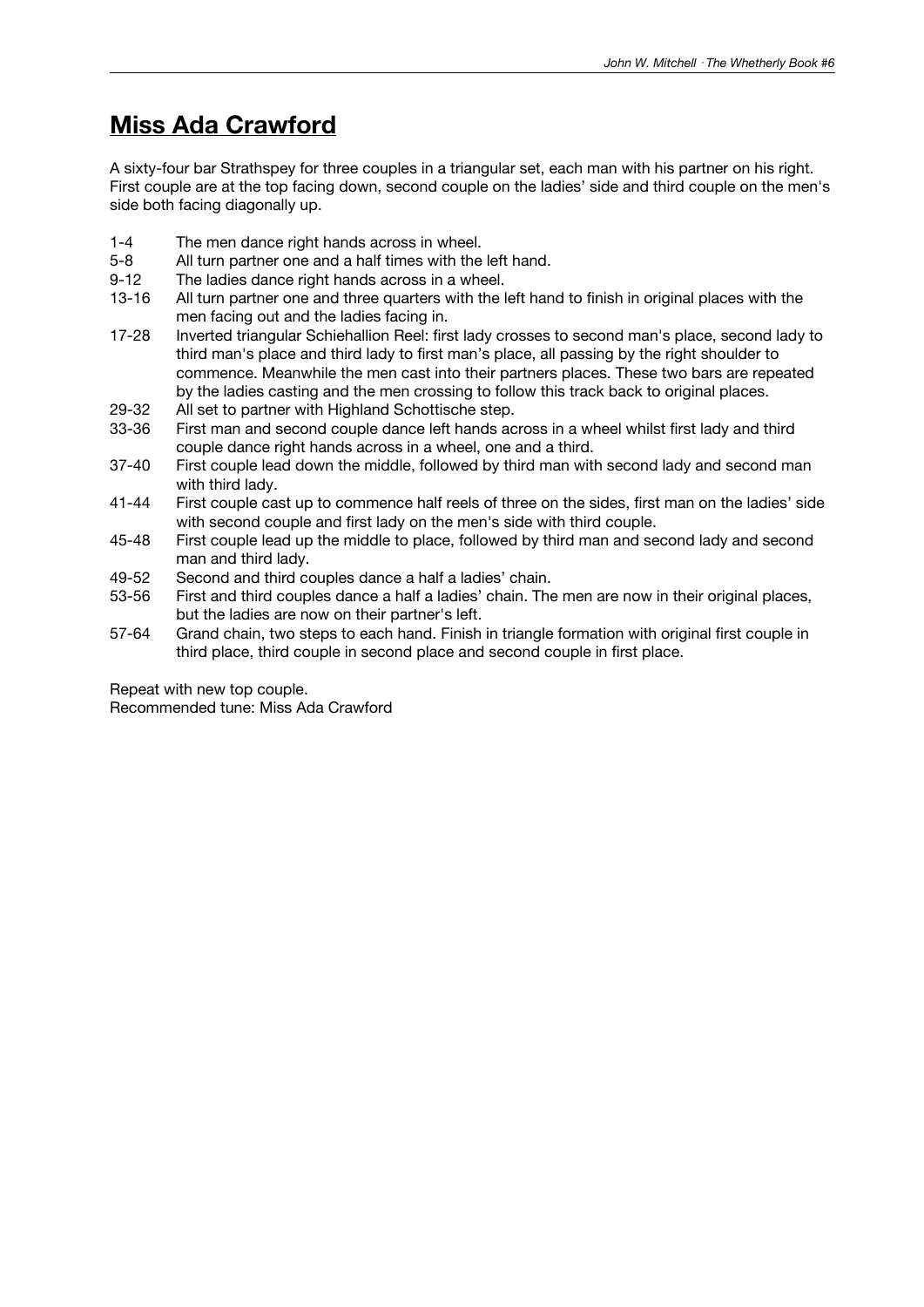### **Miss Barbara Cunningham**

A seventy-two bar Strathspey for four couples in a longwise set.

- 1-4 First and third couples set and cross over giving right hands in passing.
- 5-8 First man set to and turn second lady with the left hand, first lady and second man do the same as do also third lady and fourth man and third man and fourth lady.
- 9-16 Grand chain one step to each hand, first and fourth couples give right hands to partner to commence whilst third and second couples change places on the sides. Finish by opening out into a square formation, first couple facing down, fourth couple facing up. Second lady and third man form a couple in the square formation, as do second man and third lady.
- 17-24 The men dance right hands across in a wheel and back with the left hand.
- 25-40 Inverted Schiehallion reels, the ladies cross whilst the men cast anticlockwise to follow them.<br>41-48 The ladies dance right hands across in a wheel and back with the left hand.
- 41-48 The ladies dance right hands across in a wheel and back with the left hand.<br>49-56 The ladies dance right hands across in a wheel half way and turn the oppos
- The ladies dance right hands across in a wheel half way and turn the opposite man with the left hand; this is repeated back to place.
- 57-60 First and fourth couples dance half rights and lefts.
- 61-64 Second and third couples do the same.
- 65-68 All now are back in a longwise set in the order 4, 3, 2,1 with fourth and second couples on opposite sides. Fourth, third and second couples dance haIf reels of three on the sides, fourth and third couples passing by the right to commence.
- 69-72 Second and fourth couples turn with the right hand one and a half times to own sides.

Repeat with new top couple.

Recommended tune: Miss Barbara Cunningham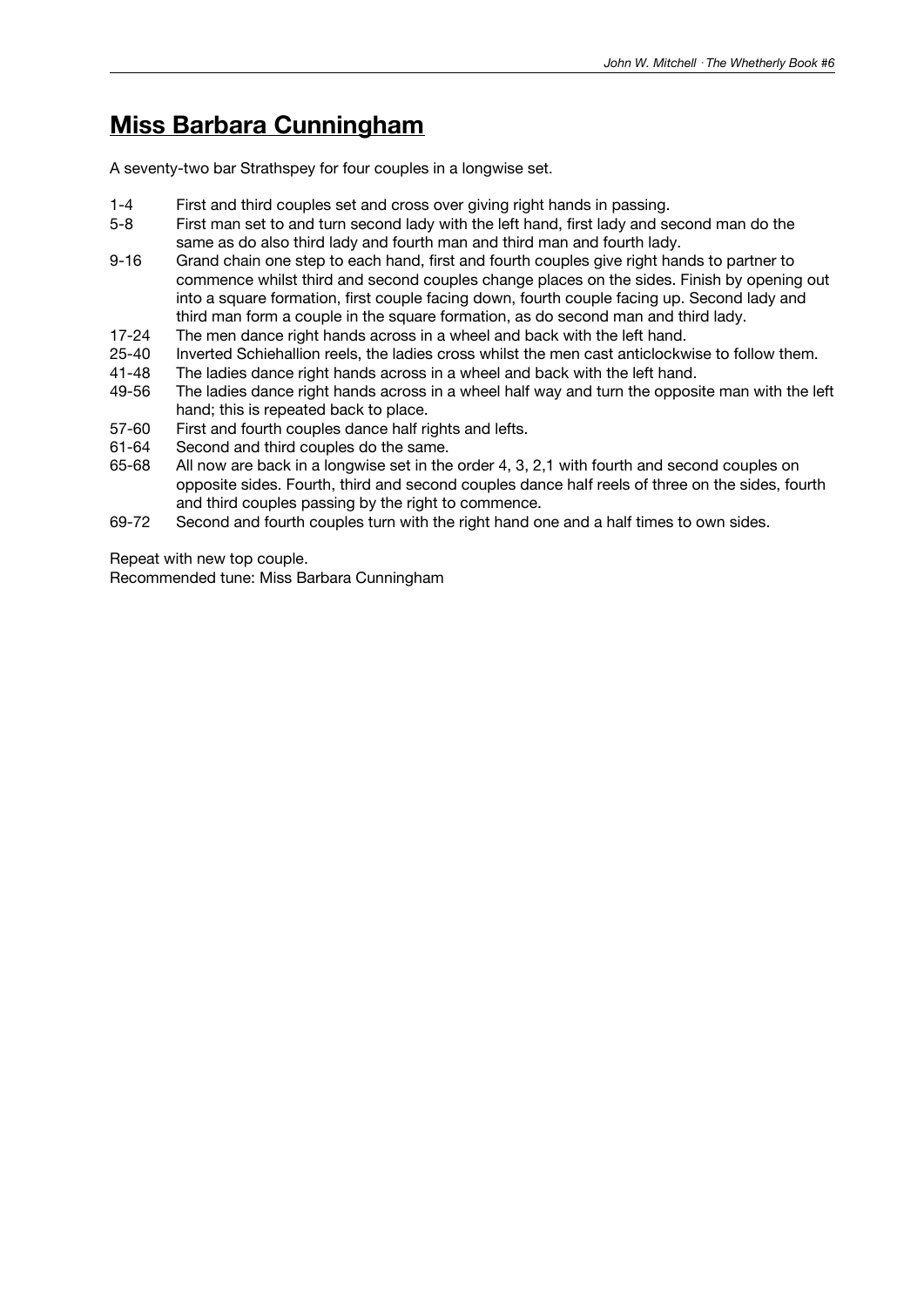### **Miss Clementine Loughan**

A thirty-two bar Hornpipe for three couples in a longwise set.

- 1-8 First, second and third lady join nearer hands and with sixteen slip steps dance round their partners in an anticlockwise direction.
- 9-16 First, second and third men join nearer hands and with sixteen slip steps dance round their partners in a clockwise direction.
- 17-24 Quern for three couples\*: All three couples turn partner with the right hand once round (three steps) then dance six hands across in a wheel half way with the right hand (three steps) and cross back to own side giving right hand in crossing (two steps).
- 25-28 All three couples cross over with the right hand; third and second couples change places with the left hand on the side lines.
- 29-32 All three couples cross over with the right hand; third and first couples change places with the left hand on the side lines.

#### Repeat from second place.

Recommended tune: Miss Clementine Loughan

\* A list of all new figures introduced in Whetherly books & sheets, together with a reference to the book where the figure first appeared and is best described, can be found in a separate file called "Whetherly Collection of New Figures" also available for download.

#### *Editor's note to the 2020 edition*

The original description would have led to a shift of the entire set down the hall. A revision retaining the flow of the original movement has been made to the above description. The original description is as follows:<br>25-32

Second and first couples dance rights and lefts. Meanwhile third couple casts off into second place, crosses over giving right hand, casts off into third place and crosses back to own side giving left hand.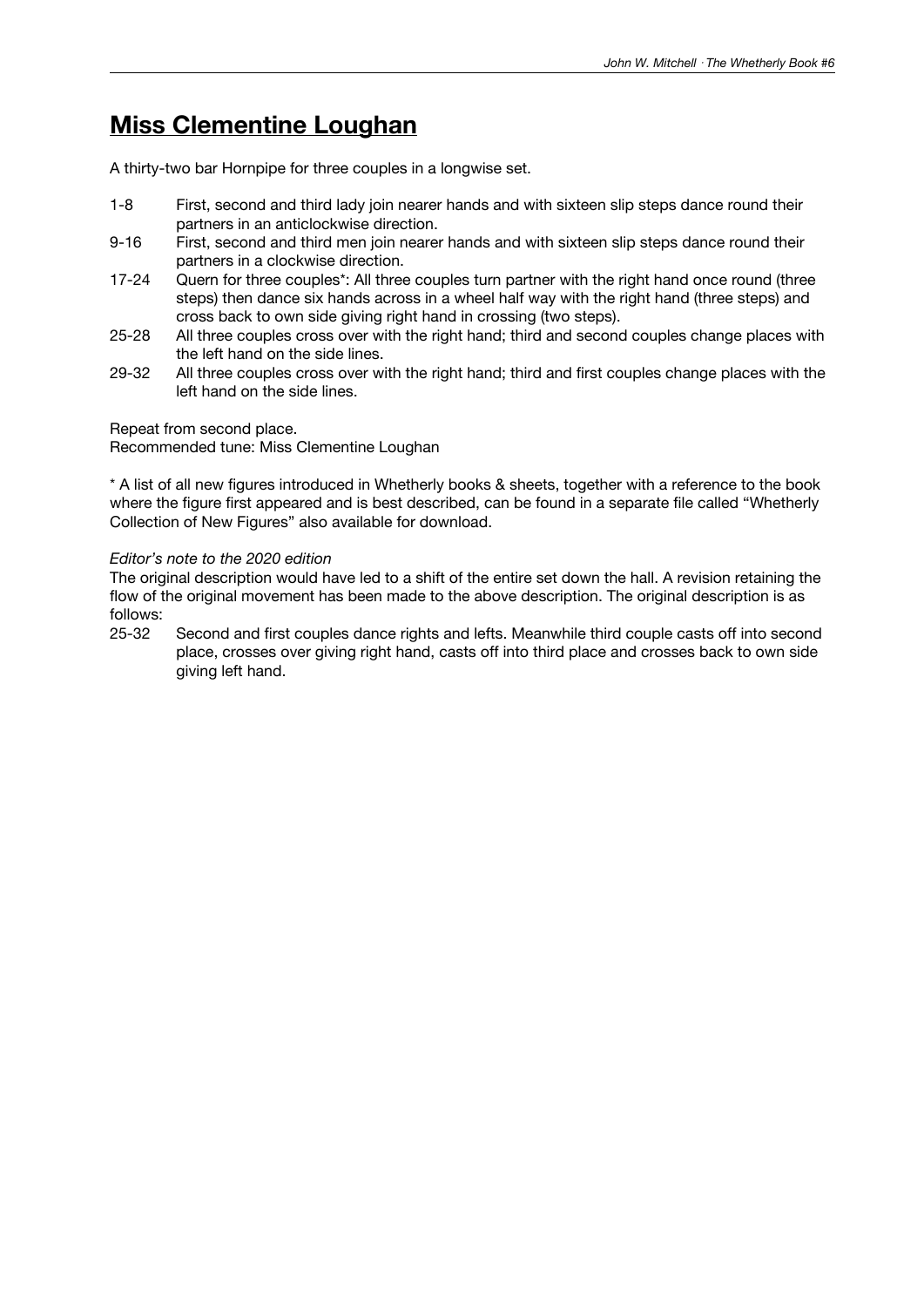### **Miss Dheirdre Brown**

A thirty-two bar Reel for three couples in a longwise set.

- 1-4 First couple dance a half figure of eight round second couple, crossing down to commence.
- 5-8 First couple cross over giving right hand in passing and cast off into second place, second couple step up on bars 7 & 8.
- 9-12 First couple cross over giving left hand in passing and turn first corners with the right hand to finish facing up and down the set.
- 13-16 First couple change places giving left hands in passing and turn second corners with the right hand three quarters to finish in second place on opposite side.
- 17-20 First couple cross over giving left hand in passing and turn partner's first corner with the right hand to finish facing up and down the set.
- 21-24 First couple change places giving left hand in passing and turn partner's second corner with the right hand to finish in second place on own sides.
- 25-32 Six hands round in a circle to the left and back to the right.

Repeat from second place. Recommended tune: Miss Brown's Reel

#### *Editor's note to the 2020 edition*

In most cases, the name of the dance matches the name of the recommended tune. Here, an exception is made for Miss Dheirdre Brown - who would become John Mitchell's wife and my mother in due course.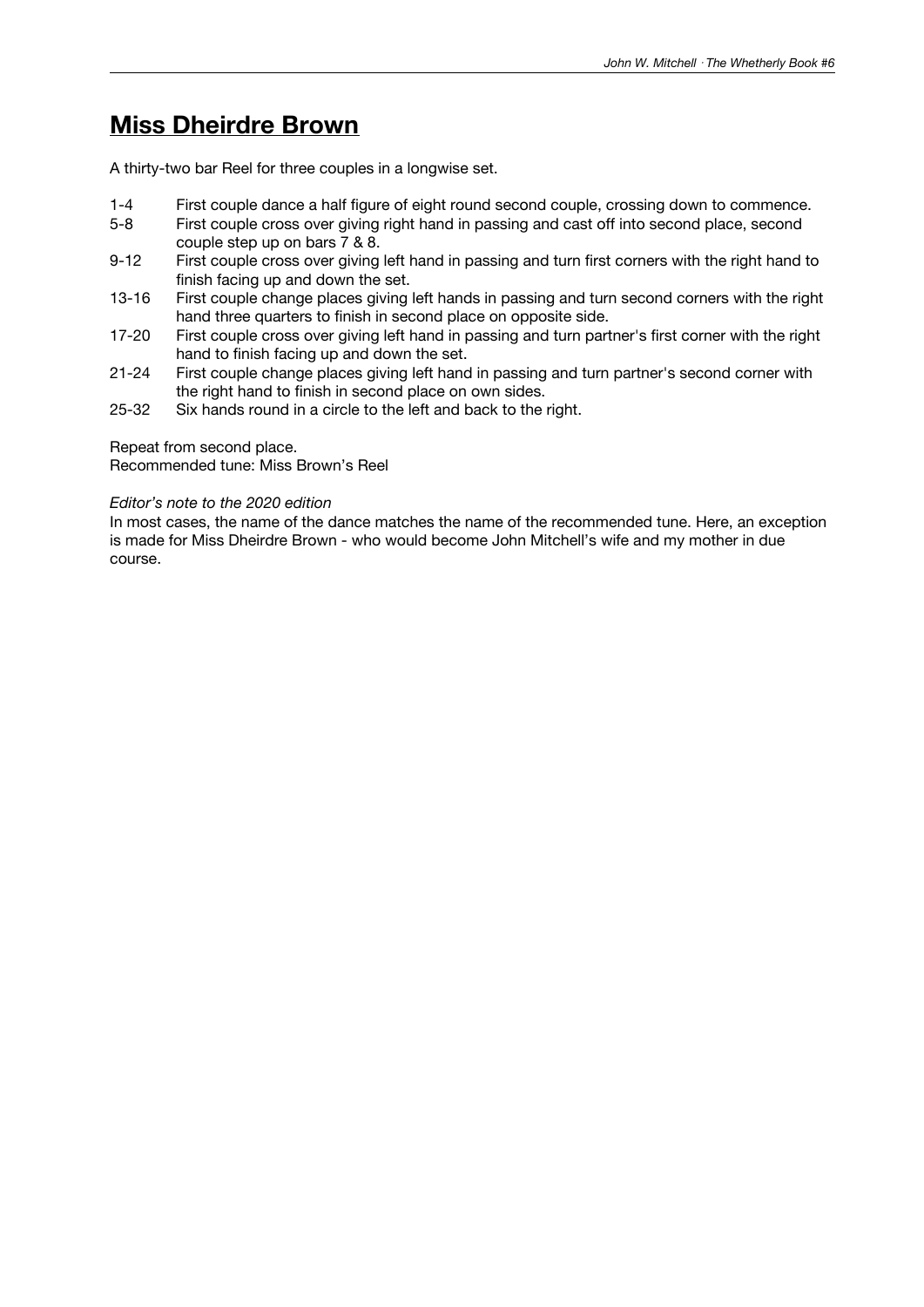### **Miss Dickson's Reel**

A forty-eight bar Jig for three couples in a longwise set.

- 1-4 First couple cross over giving right hand in passing and cast off into second place, second couple step up on bars 3 & 4.
- 5-8 First and second couples join nearer hands and advance and retire.
- 9-16 First and second couples dance a ladies' chain.
- 17-20 First and second couples advance and retire.
- 21-24 First couple set and turn with the left hand to face their first corners.
- 25-32 First couple turn first corners with the right hand, partner with the left hand, second corners with the right hand and partner with the left hand to finish facing out between second and third ladies. First lady is on first man's right, left hand in left hand.
- 33-38 First man dances a figure of eight round second couple whilst first lady dances a figure of eight round third couple, commencing by leading out between the ladies and finishing facing up and down.
- 39-40 First couple turn three quarters with the right hand to second place on own side of the set.<br>41-48 Six hands round in a circle to the left and back to the right.
- Six hands round in a circle to the left and back to the right.

Repeat from second place. Recommended tune: Miss Dickson's Reel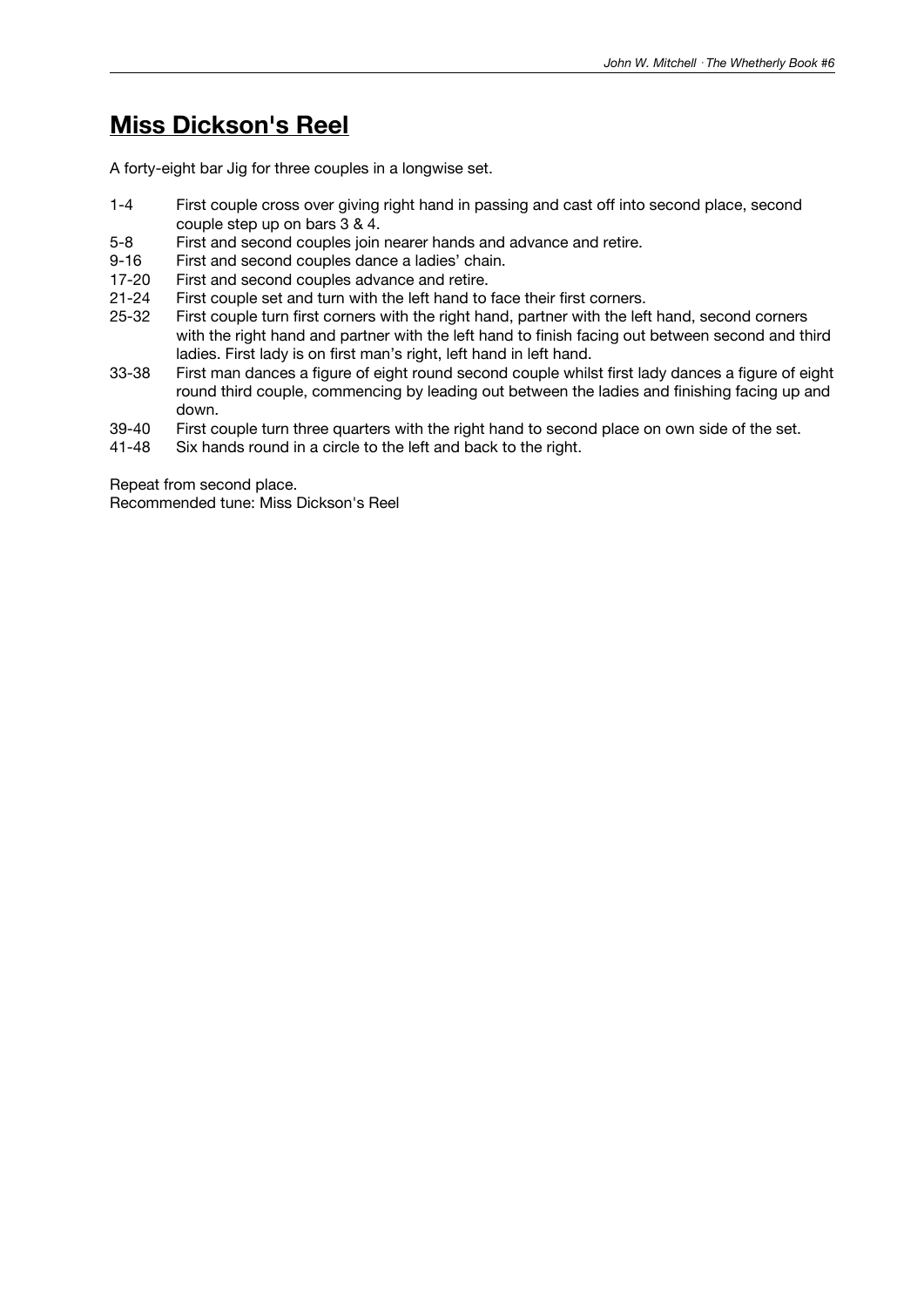### **Miss Doreen Lambert**

A forty bar Strathspey for two couples in a circle round the room, first couple facing clockwise and second couple facing anticlockwise.

- 1-8 First and second couples dance a ladies' chain.<br>9-12 First and second couples dance half rights and I
- First and second couples dance half rights and lefts.
- 13-16 First and second couples dance right hands across in a wheel once round.
- 17-24 First and second couples dance four hands round in a circle to the left and back to the right.
- 25-28 First and second couples dance left hands across in a wheel once round to finish facing own partner.
- 29-32 First and second couples dance half rights and lefts.<br>33-40 First and second couples dance the knot:
- First and second couples dance the knot:
	- 33-34 turn partner with the right hand half way into an allemande hold, first couple facing anticlockwise and second couple facing clockwise round the circle;
	- 35-36 each couple promenades anticlockwise, in allemande hold, second couple dancing to first man's place round the outside of the circle, whilst first couple dance round the inside of the circle to second man's place:
	- 37-40 releasing right hand, turn with the left hand half way round to finish with first couple facing clockwise and second couple facing anticlockwise. Each couple has their backs to the couple they have just danced with and is facing new couple.

Repeat from new places.

Recommended tune: Miss Doreen Lambert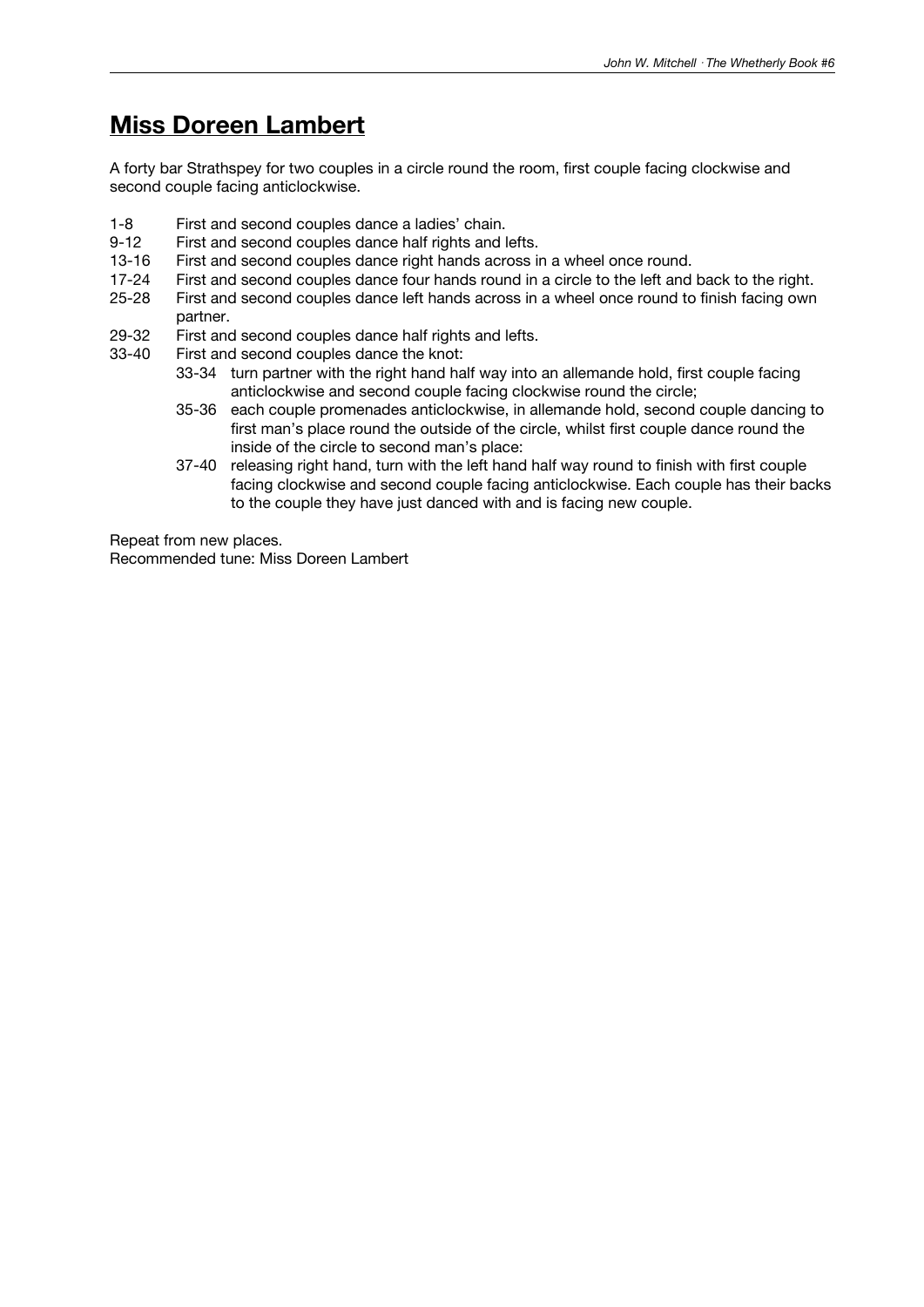## **Miss E. Lyall**

A thirty-two bar Hornpipe for two couples in a longwise set.

- 1-4 First couple dance a half figure of eight round second couple, crossing down to commence and finishing in first place on opposite sides.
- 5-8 First and second couples dance half rights and lefts.
- 9-16 First and second couples dance a ladies' chain up and down the set.
- 17-18 First couple cast up into top place, second couple step down and face out.
- 19-20 First lady and second man change places with the left hand whilst first man and second lady change places with the right hand.
- 21-22 First and second couples cross over giving right hand in passing.<br>23-24 First and second couples set.
- 23-24 First and second couples set.<br>25-32 First couple dance eight bars
- First couple dance eight bars of petronella to return to own side, in second place.

Repeat from second place.

Recommended tune: Miss E. Lyall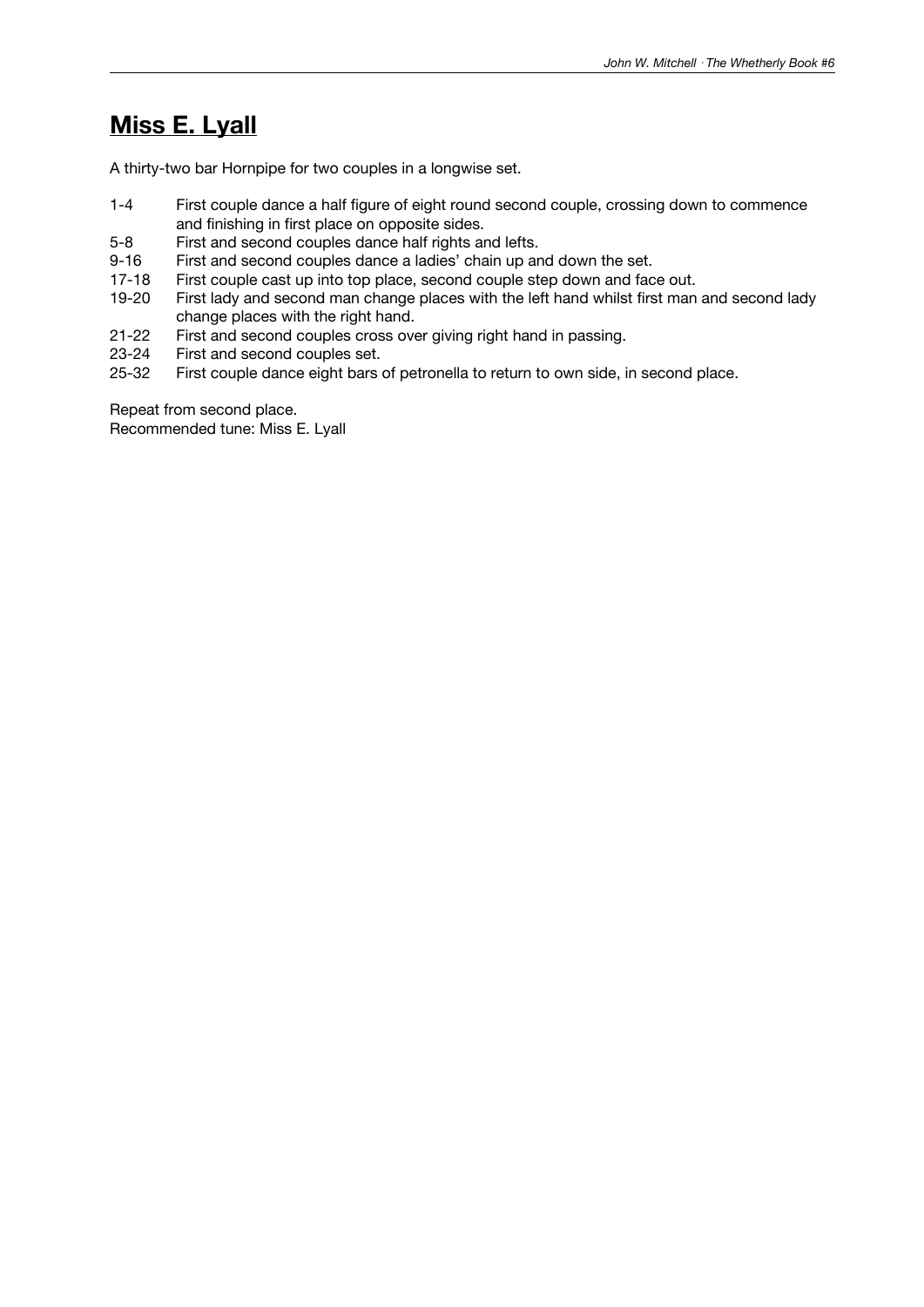### **Miss French of Tayside**

A thirty-two bar Strathspey for four couples in a longwise set.

- 1-4 First couple lead down between second couple and cast behind third couple into fourth place, whilst fourth couple lead up between third couple and cast up behind second couple into first place. The first couple taking precedence on bar 3. Meanwhile second couple cast up into first place and cross over into second place on opposite sides and third couple cast off into fourth place and cross over into third place on opposite sides.
- 5-8 Second and fourth couples dance a half a double figure of eight, second couple cast up to commence, whilst third and first couples do the same, third couple casting off to commence.
- 9-16 Repeat bars 1-8 to return to original places, first couple dancing up and fourth couple dancing down on bars 9-12 following each other's track from bars 1-4. Then half double figures of eight at the ends.
- 17-24 First and second couples dance an allemande to change places, third and fourth couples do the same. On bars 7 & 8, first and fourth couples turn partner with both hands to form a diagonal line in the centre of the set, whilst second and third couples retire to the sidelines.
- 25-28 First and fourth couples change places with a half poussette. Order now is 2, 4, 1, 3.
- 29-32 All join hands on the sides and set with Highland Schottische step.

Repeat with new top couple. Recommended tune: Miss French of Tayside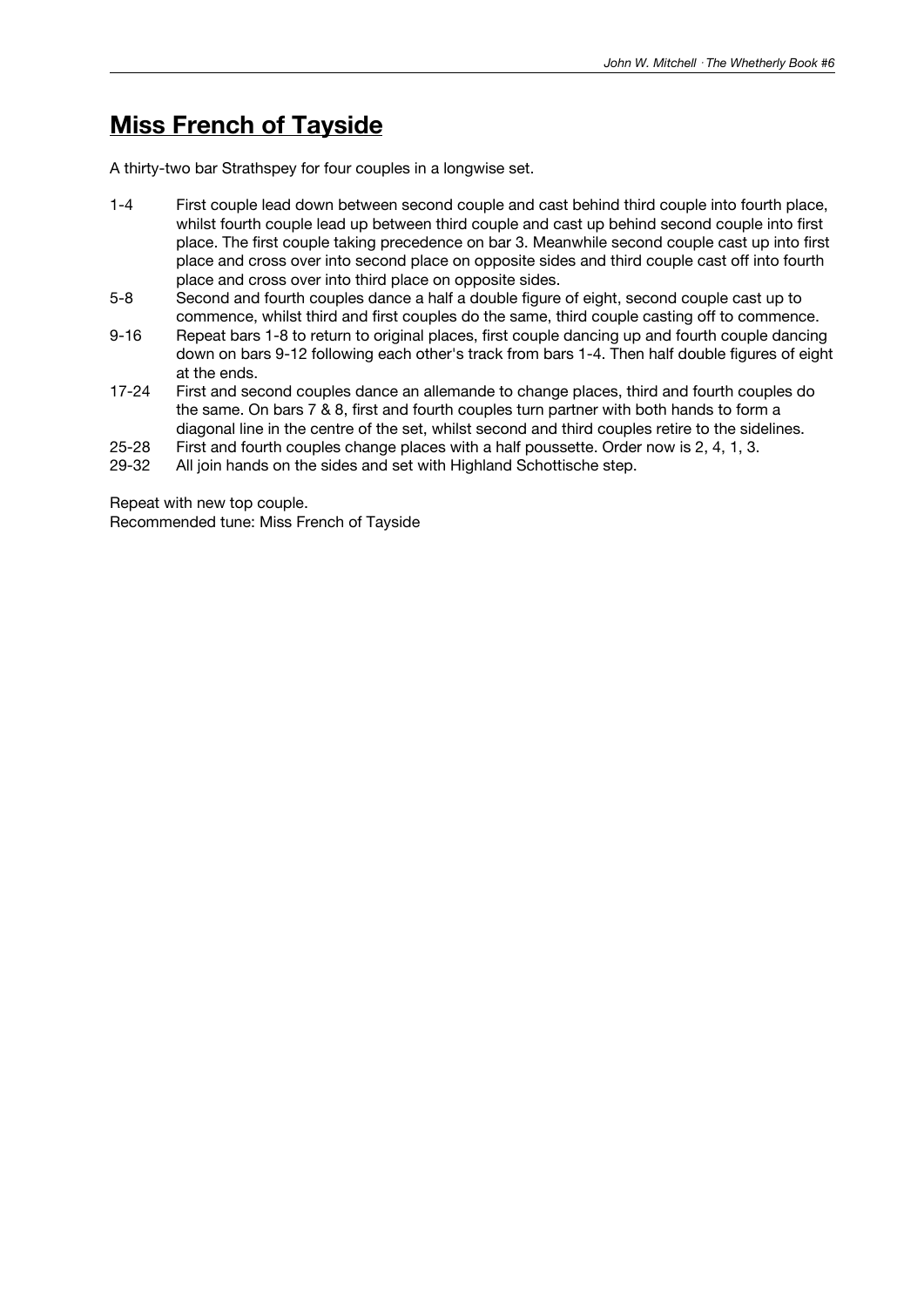### **Miss Knowles**

A thirty-two bar Jig for three couples in a longwise set.

- 1-4 First couple cross over giving right hand in passing and cast off into second place, second couple step up on bars 3 & 4.
- 5-8 First couple turn partner with the left hand and first corner with the right hand to finish facing second corners.
- 9-16 Reels of three with corners, passing second corner by the left shoulder to commence.
- 17-20 Turn second corner with the left hand and partner with the right hand to finish facing opposite side in the centre of the set.
- 21-24 First man dances left hands across with second couple whilst first lady dances left hands across with third couple.
- 25-28 First man dances right hands across with third couple whilst first lady dances right hands across with second couple, passing left shoulder to commence.
- 29-32 First couple turn with the left hand to second place on own side of the set and then set to partner.

Repeat from second place.

Recommended tune: Miss Knowles

#### *Editor's note to the 2020 edition*

The original description had a right shoulder pass which might be too challenging to commence the following figure.<br>25-28 First m

25-28 First man dances right hands across with third couple whilst first lady dances right hands across with second couple, passing right shoulder to commence.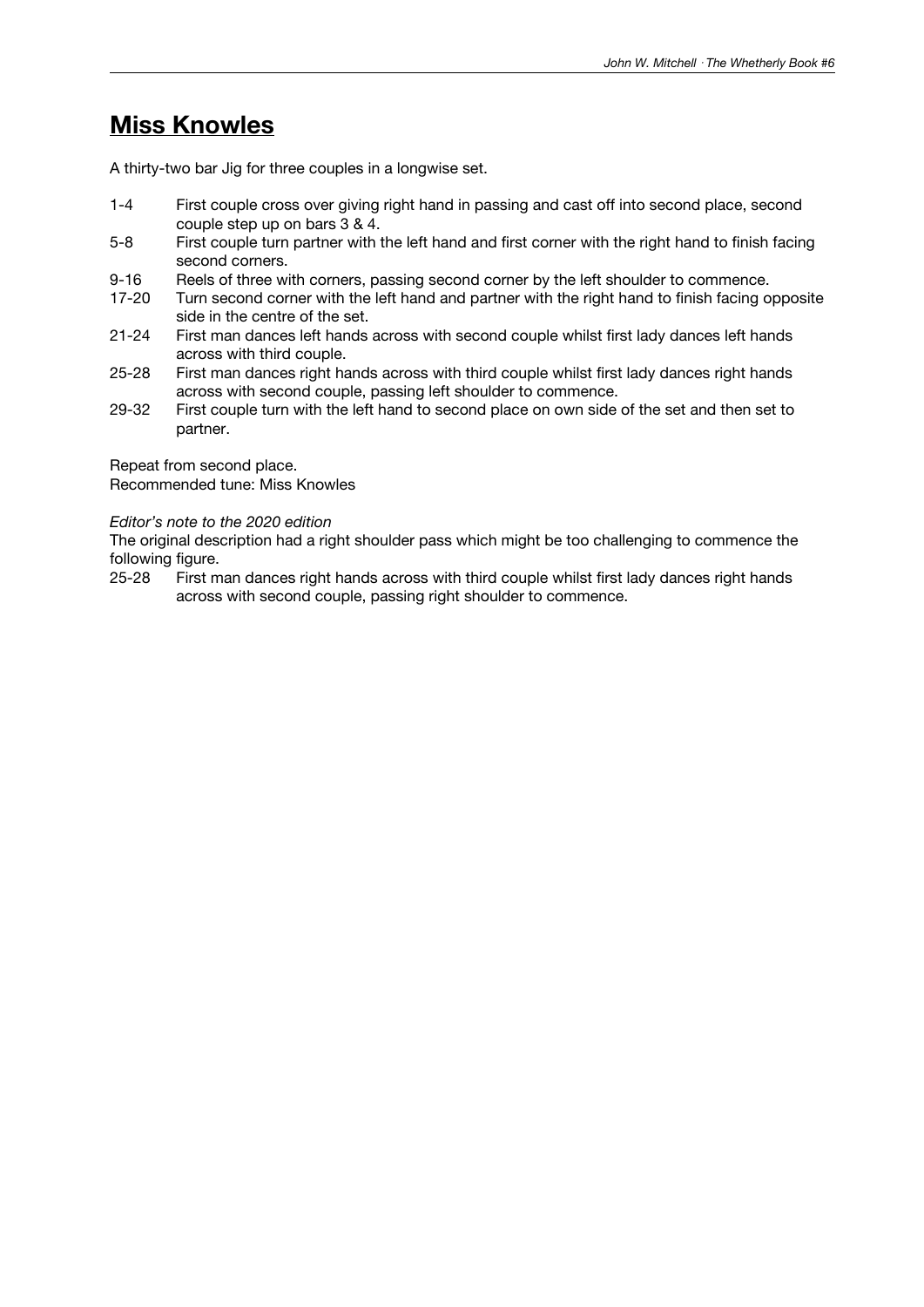### **Miss Maria Stewart's Jig**

A forty bar Jig for three couples in a longwise set.

- 1-4 First couple turn with the right hand and cast off into second place, second couple step up on bars 3 & 4.
- 5-8 First couple turn one and a half times with the left hand to face their second corners.
- 9-12 First couple turn second corners with the right hand to finish facing their first corners.
- 13-16 First couple dance a half reel of three with their corners, passing their first corners by the left shoulder to commence.
- 17-20 First couple turn their first corners (now in second corner position) once round with the right hand.
- 21-24 First couple dance a half reel of three with their corners passing their second corners by the left shoulder to commence, finish in second place on opposite sides.
- 25-26 First lady dances a petronella turn to third lady's place, second lady dances a petronella turn to second man's place and third lady casts up to first place on the ladies' side. Meanwhile the men set.
- 27-28 The ladies set. Meanwhile the men dance a similar petronella triangle, second man casting to third man's place, third man dancing a petronella turn to second lady's place and first man dancing a petronella turn to top place on the men's side.
- 29-32 Repeat bars 25-28 from new positions, following the same tracks.
- 33-36 Repeat bars 25-28 from new positions, following the same tracks.
- 37-40 First couple cross back to second place on own side giving right hand in passing and set.

Repeat from second place.

Recommended tune: Miss Maria Stewart's Jig

#### *Editor's note to the 2020 edition*

The "casting" movements in the triangular formation from bars 25-36 are suggested to be danced the quick way, directly into the new places, rather than a long "casting" turn while setting.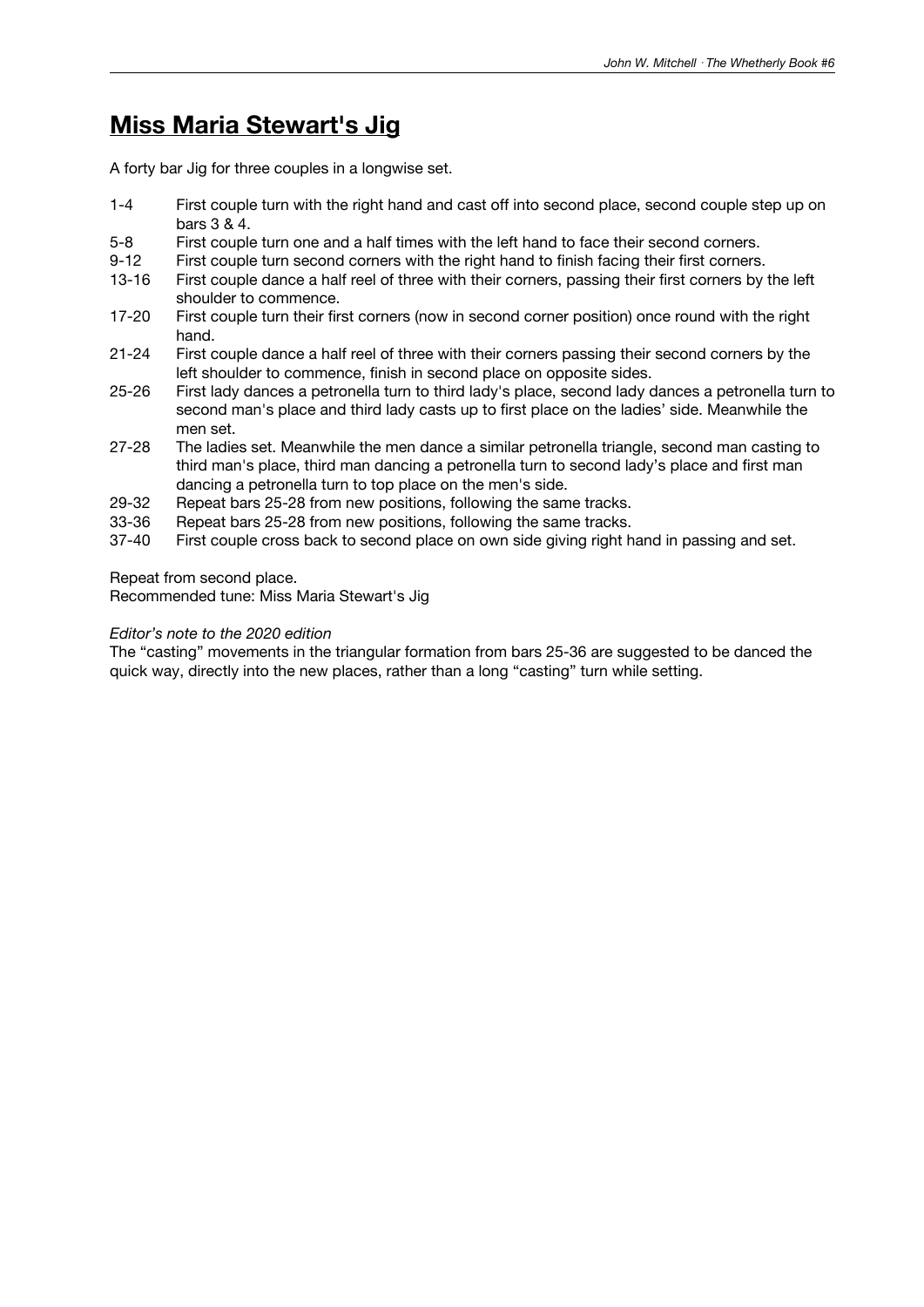# **Miss Monaghan's Reel**

A thirty-two bar Reel for two couples in a circle round the room, first couple facing clockwise and second couple facing anticlockwise.

- 1-8 First and second couples dance a ladies' chain.<br>9-16 First and second couples dance rights and lefts.
- First and second couples dance rights and lefts.
- 17-20 First and second couples dance right hands across in a wheel once round.
- 21-24 Half reel progression: everybody passes the person opposite by the right shoulder, the next person by the left shoulder and the following person by the right shoulder: to finish having passed three couples and facing fourth couple round the circle.
- 25-28 Left hands across in a wheel with new opposites.<br>29-32 Back to back with own partner.
- Back to back with own partner.

Repeat from new places.

Recommended tune: Miss Monaghan's Reel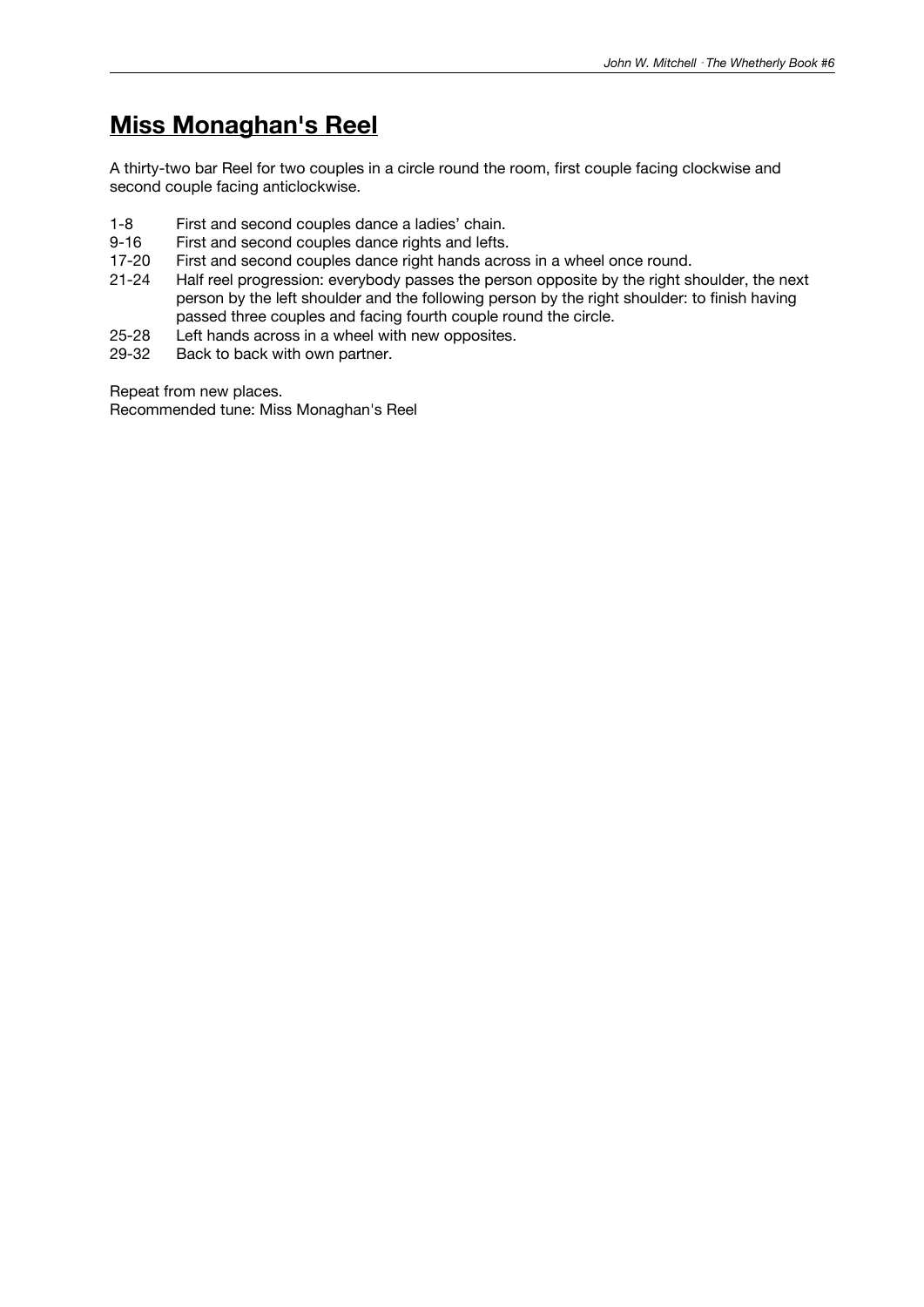# **Miss Thompson's Reel**

A thirty-two bar Reel for five couples in a longwise set.

- 1-2 First and third couples cross over to second and fourth place on opposite side to face out, second and fourth couples step up.
- 3-4 All join hands on the sides and balance in line.
- 5-6 First and third couples turn their first corners once round with the right hand.
- 7-8 All join hands on the sides and balance in line.
- First and third couples turn their second corners three quarters with the left hand.
- 11-12 First and third couples turn partner three quarters with the right hand to finish in second and fourth places on own side facing out.
- 13-16 First and third men cast up one place and dance into the centre of the set to face down, at the same time first and third lady cast off one place on the ladies' side and dance into the centre of the set to face up, first lady and third man passing left shoulder.
- 17-24 First and third couples pass partner by the right shoulder to commence a reel of four up and down the set.
- 25-26 First and third couples turn partner one and a quarter times with the right hand to finish in second and fourth places on the opposite side facing out.
- 27-28 First and third couples cast off one place, fourth and fifth couples step up.
- 29-32 First and third couples dance a half figure of eight round the couple above them to finish in third and fifth places on own side.

Repeat with new top couple and original first couple (new in third place). Recommended tune: Miss Thompson's Reel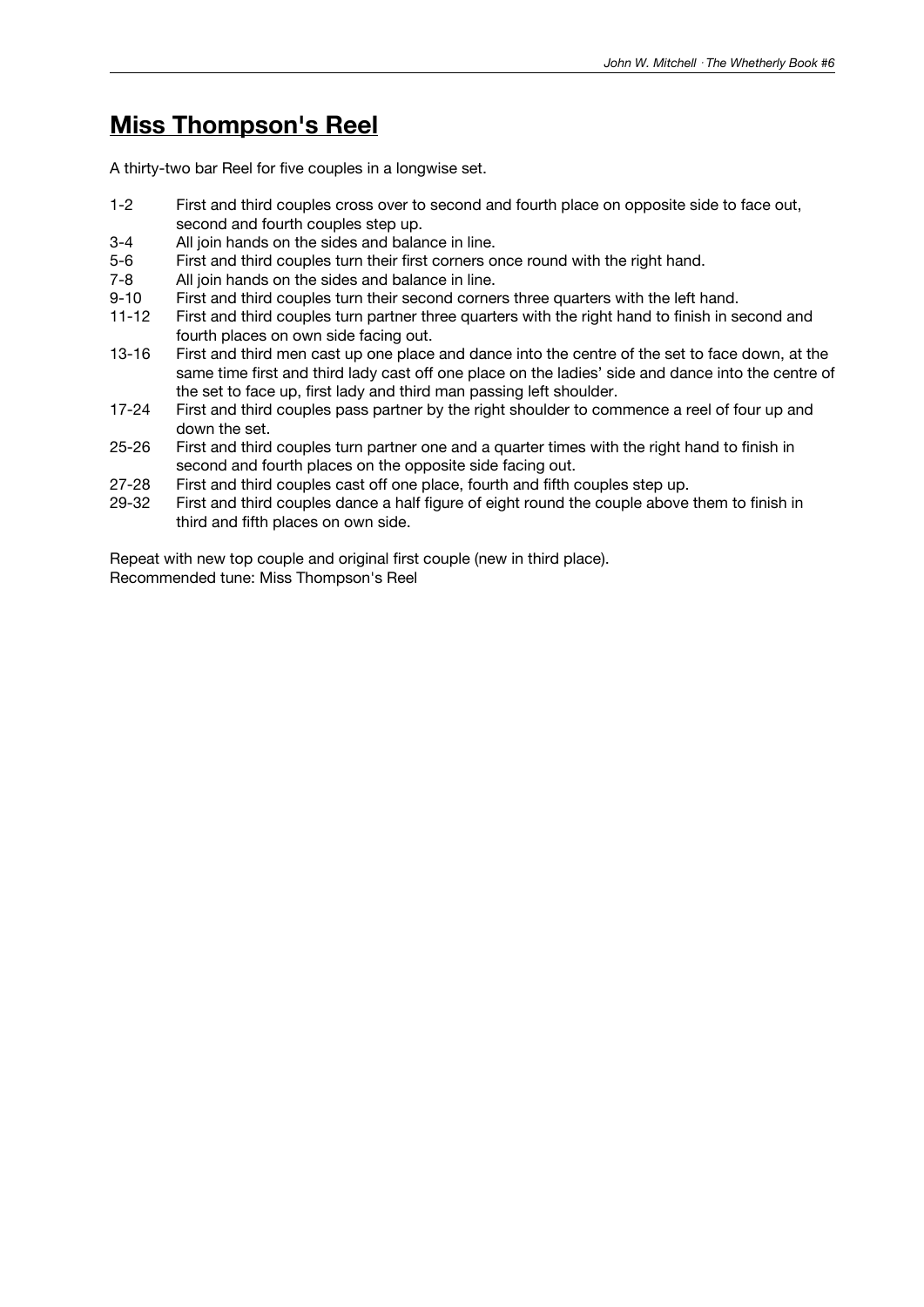### **Montrose Races**

A forty bar Strathspey for four couples in a longwise set.

- 1-4 First couple cross over giving right hand and cast off into second place, second couple step up on bars 3 & 4.
- 5-8 First couple dance a half figure of eight round second couple, crossing up to commence, to finish in second place on own side.
- 9-16 First and second couples dance rights and lefts. On bars 15 & 16 third couple step up into second place, third man turning to face out as he does so; at the same time first man completes his rights and lefts by dancing down the outside into third place whilst first lady completes her rights and lefts by dancing down the middle into third place but finishes facing out.
- 17-24 Third, first and fourth couples dance reels of three on the sides, first and fourth couples passing by the right shoulder to commence.
- 25-28 First and fourth couples dance right hands across in a wheel, first lady and fourth man finish facing out.
- 29-36 First and fourth couples dance a reel of four across the set, passing by the right shoulder on the sides to commence.
- 37-40 First and fourth lady turn one and a half times with the right hand to change places, first and fourth man do the same. Order is now 2, 3, 4, 1.

Repeat with new top couple. Recommended tune: Montrose Races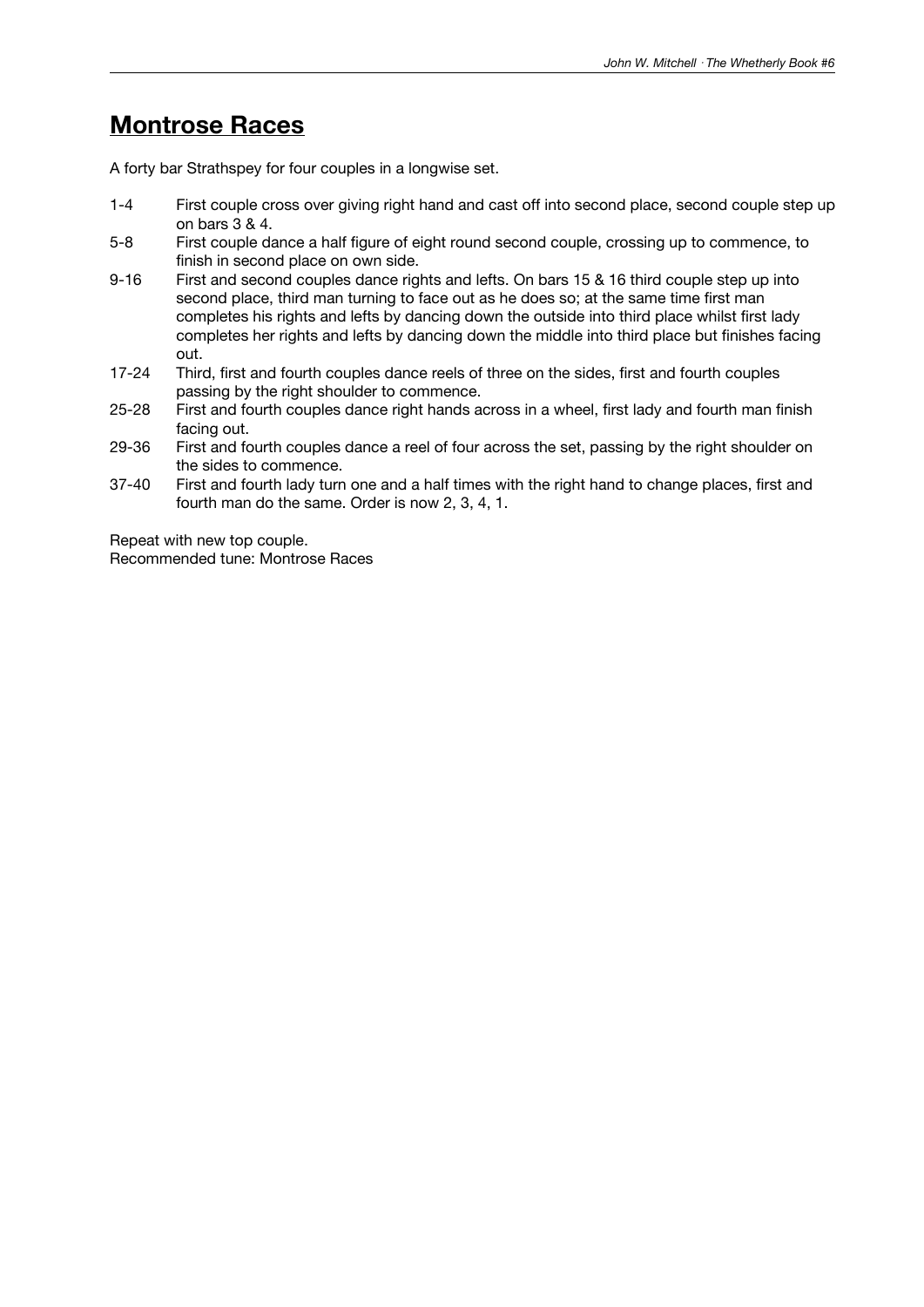## **Morag Hutton's Strathspey**

A thirty-two bar Strathspey for three couples in a three couple longwise set.

- 1-4 First couple take a promenade hold, the lady on her partner's left, and dance a half reel of three with second and third men.
- 4-8 First lady completes the reel with second and third men, whilst first man dances a half reel of three with third and second lady.
- 9-12 First couple meet to take another promenade hold, the lady on her partner's right, and dance a half reel of three with third and second lady.
- 13-16 First lady dances a final half reel of three with third and second lady whilst first man dances a half reel of three with third and second man. First couple finish in original places.
- 17-20 First and third couples dance half rights and lefts.<br>21-24 First and second couples dance half rights and lef
- 21-24 First and second couples dance half rights and lefts.<br>25-28 Third and second couples dance half rights and lefts.
- Third and second couples dance half rights and lefts.
- 29-32 AII three couples turn partner once round with the right hand.

Repeat with a new top couple.

Recommended tune: Morag Hutton's Strathspey

#### *Editor's note to the 2020 edition*

The reels in bars 1-16 are danced between second and third place, i.e. with reduced length on the sidelines. Only first couple enters first place, on bars 8 and 16.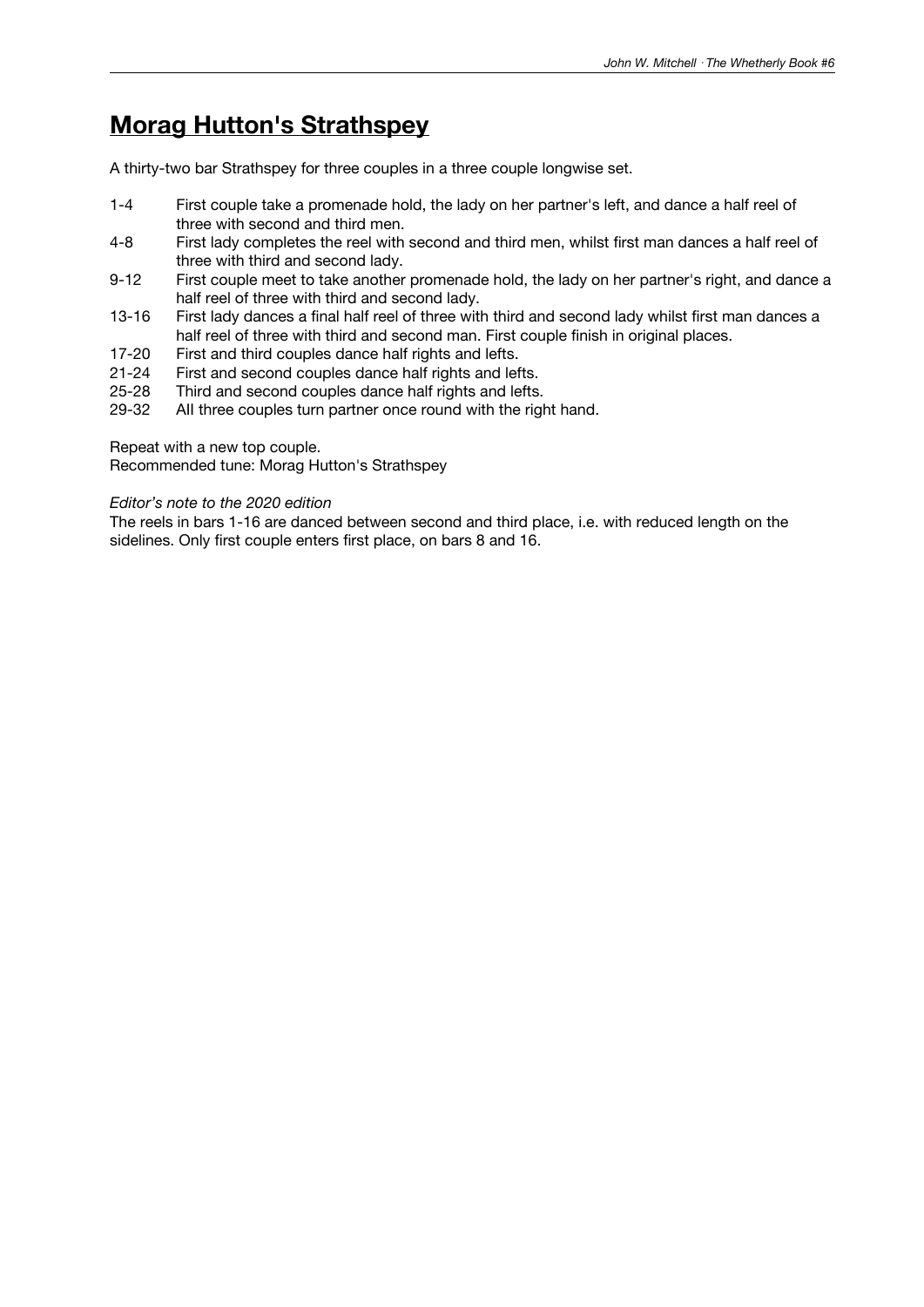### **Mount Stuart House**

A forty-eight bar Reel for four couples in a longwise set.

- 1-8 Second and third couples dance an Allemande, to commence the men dance across to their partners on bar one and take a promenade hold, raising their right arms over the ladies' heads on bar two. On bars seven and eight instead of falling back to the sides second and third couples cross giving left hands in passing.
- 9-12 Third and second couples dance left hands across in a wheel.
- 13-16 First man and third lady turn with the right hand once round, first lady and third man do the same as do second man and fourth lady, and second lady and fourth man.
- 
- 17-24 Reels of four on the sides of the set.<br>25-28 First and third couples dance right has First and third couples dance right hands across in a wheel, second and fourth couples do the same.
- 29-32 Third and second couples dance half rights and lefts.
- 
- 33-36 All join both hands with partner and dance down the middle with eight slip steps.<br>37-40 First couple raise their hands to make an arch in fourth place, second, third and fo First couple raise their hands to make an arch in fourth place, second, third and fourth couples slip up the middle under the arch.
- 41-44 Second, third and fourth couples raise their hands to make an arch, first couple slip up the middle under the arches to the top of the set.
- 45-48 First couple cast off into fourth place.

Repeat with new top couple. Recommended tune: Mount Stuart House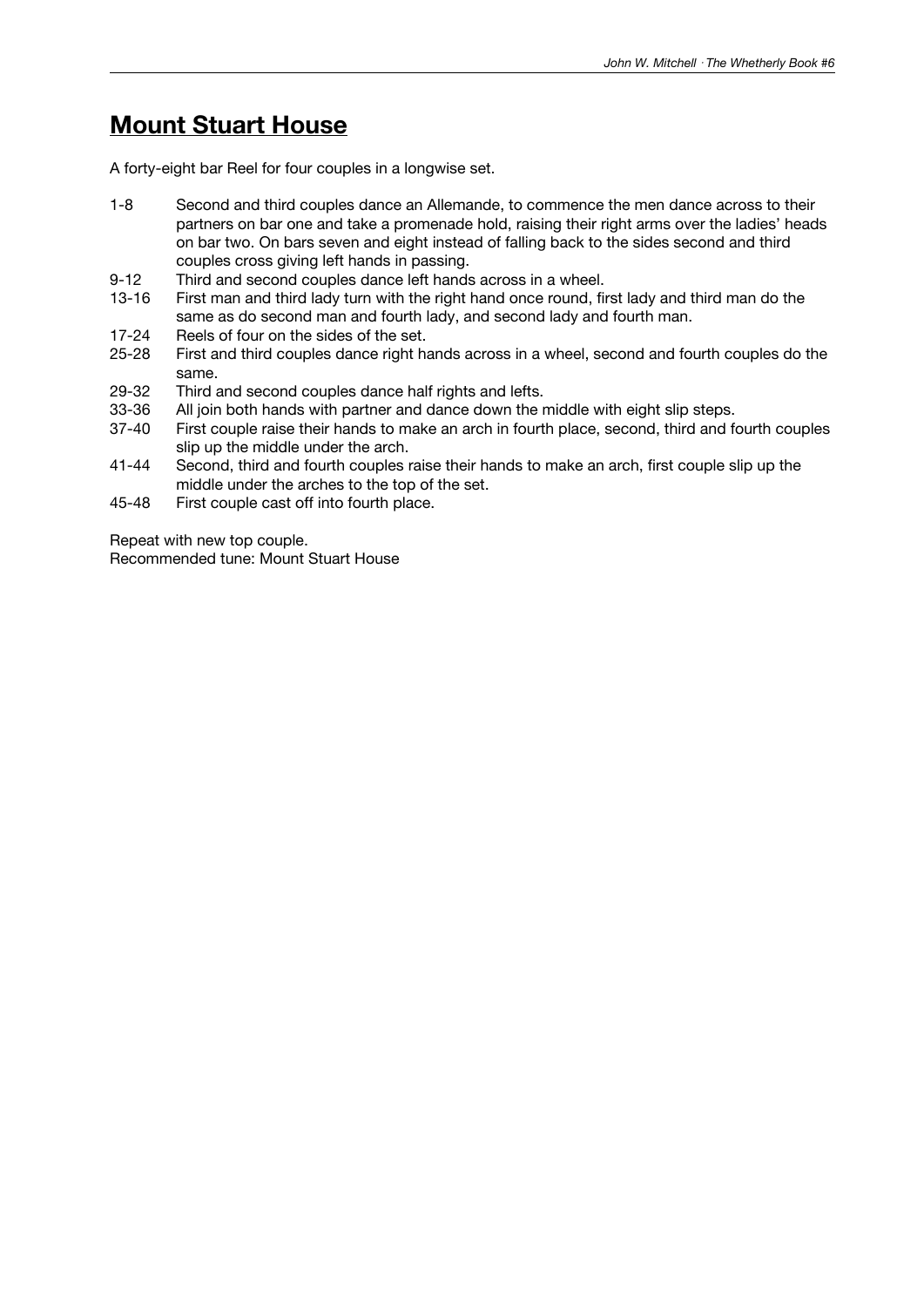### **Mr Alex Menzies**

A forty-eight bar Reel for four couples in a longwise set.

- 1-8 First couple lead down to the foot of the set, cross over to opposite side, cast up into third place and turn with the left hand to face their first corners. Meanwhile, fourth couple cross over giving right hand, cast up into second place, lead up to the top and cast off into sidelines, ending approximately between second and third place, still on opposite side. Second couple step up on bars 1& 2 and third couple step down on bars 5 & 6.
- 9-12 First man turns third lady with the right hand once round and first lady turns second man with the right hand once round; at the same time fourth couple turn with the right hand to face their second corners.
- 13-16 First couple turn with the left hand to finish on opposite side of the dance facing out; at the same time fourth man turns second lady with the left hand three quarters and fourth lady turns third man with the left hand three quarters.
- 17-24 First couple dance reels of three on the sides with their corners, passing second corner by the left shoulder to commence. At the same time fourth man dance a figure of eight round second couples places passing second man by the right shoulder to commence, and fourth lady dances a figure of eight round third couples places, passing third lady by the right shoulder to commence.
- 25-32 First couple dance a figure of eight round their corner positions, passing second corner by the left shoulder to commence. At the same time fourth man dances a reel of three across the dance with second couple, passing second man by the right shoulder to commence, and first lady dances a reel of three across the dance with third couple, passing third lady by the right shoulder to commence.
- 33-36 First man turns second lady with the right hand and first lady turns third man with the right hand. At the same time fourth couple turn with the right hand to face their first corners.
- 37-40 First couple turn with the left hand to finish back to back in the middle facing opposite side of the dance. At the same time fourth man turns third lady with the left hand to finish on the ladies' side facing first man, and fourth lady turns second man with the left hand to finish on the men's side facing first lady.
- 41-44 First and fourth couples dance a half a reel of four across the set.
- 45-48 First and fourth ladies turn three quarters with the right hand whilst first and fourth man turn one and a quarter with the right hand. Finish on own sides in the order 2, 4, 1, 3.

Repeat with new top couple. Recommended tune: Mr Alex Menzies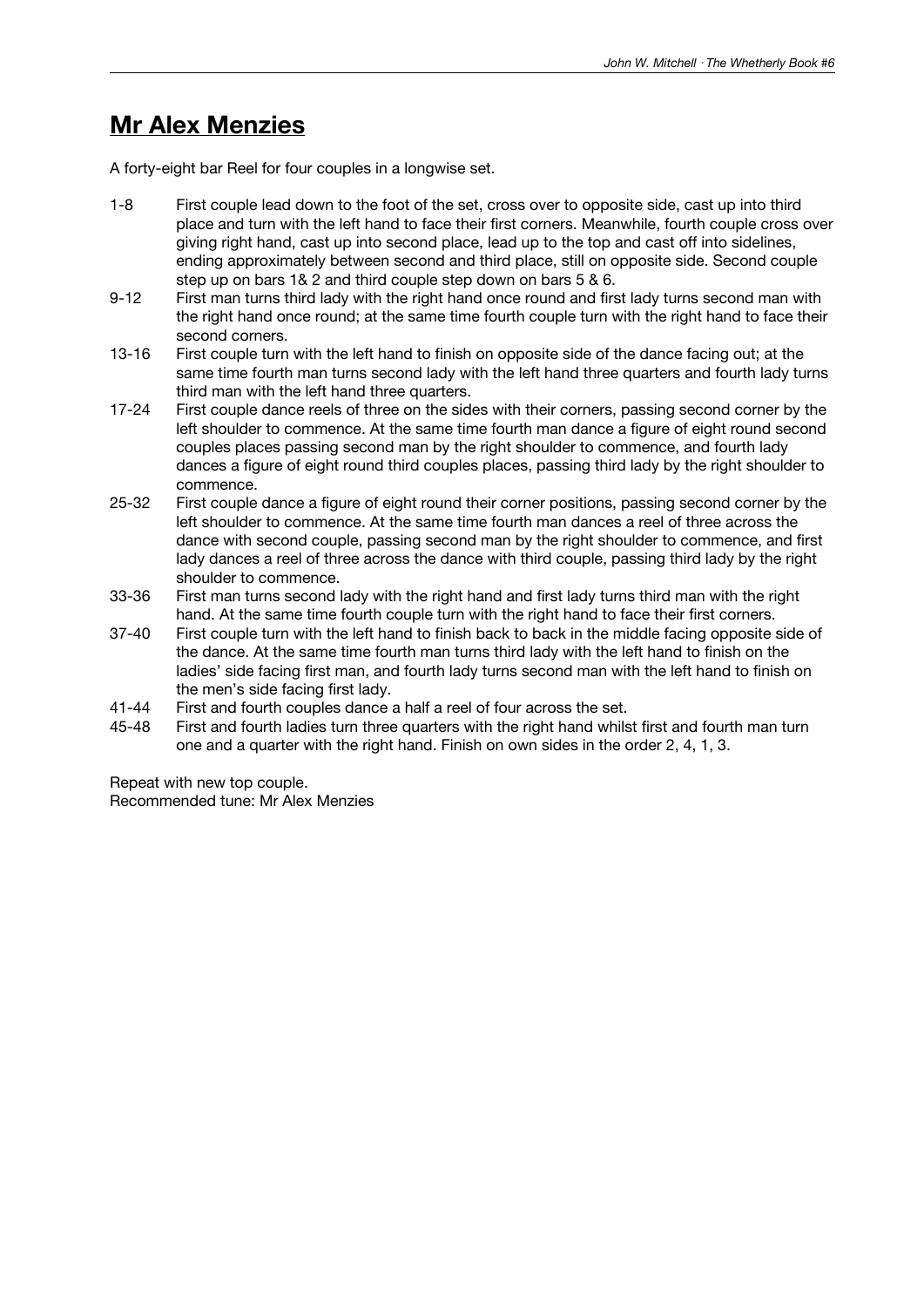### **Mr Martin**

A thirty-two bar Strathspey for four couples in a longwise set.

- 1-4 First and fourth couples cross over giving right hand in passing and cast into second and third places.
- 5-8 First and fourth couples dance half rights and lefts. First lady and fourth man finish facing out, third man and second lady also face out.
- 9-16 Second and fourth couples dance a reel of four across the dance, second man and fourth lady passing left shoulder to commence. First and third couples do the same, with first man and third lady passing left shoulder.
- 17-24 Grand chain for four couples, one step to each hand. To commence all change places on the sides giving right hand.
- 25-32 Eight hands round to the left in a circle and back to the right. Finish in the order 2, 4, 1, 3.

Repeat with new top couple. Recommended tune: Mr Martin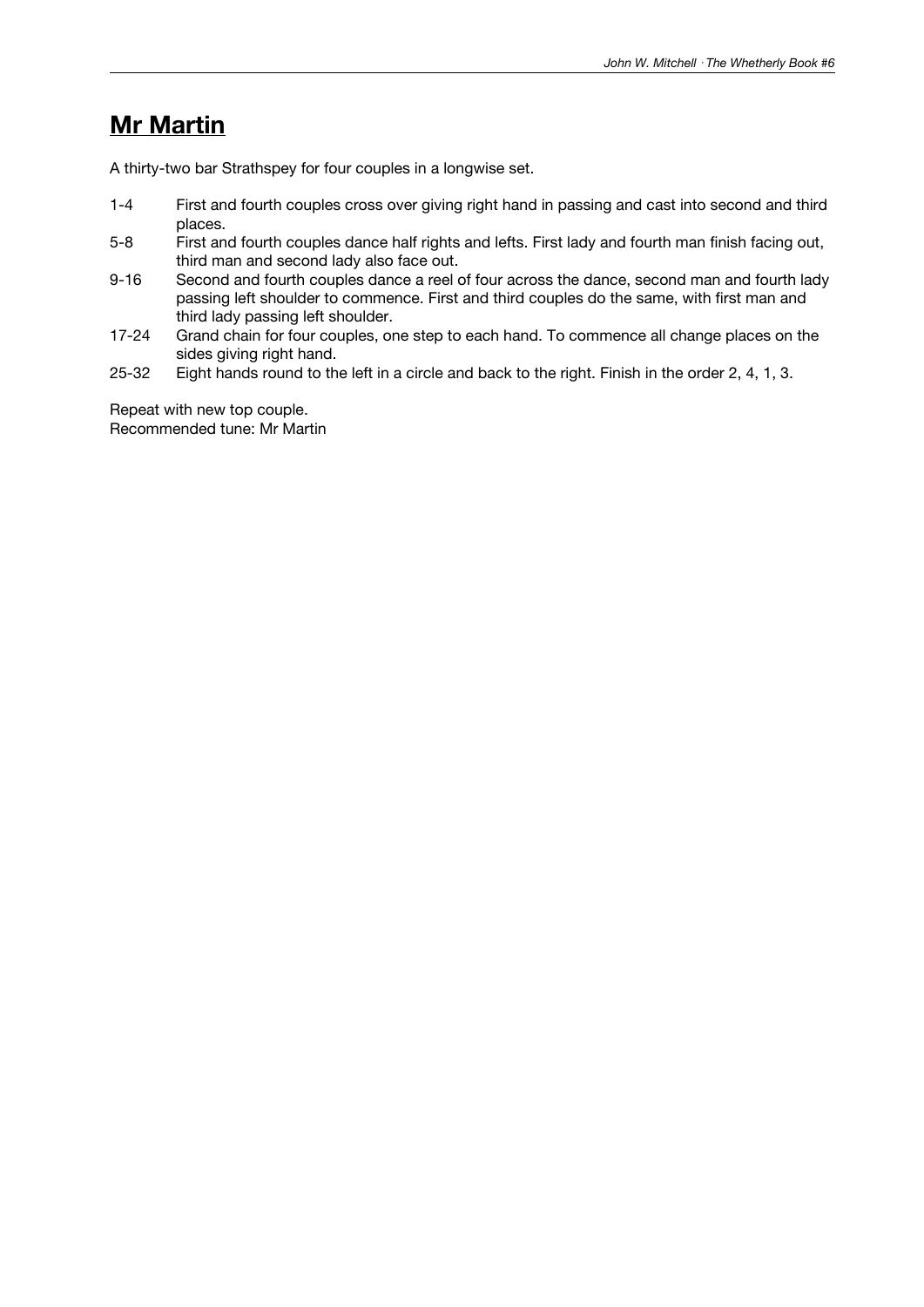### **Mrs Adie**

A thirty-two bar Strathspey for two couples in a circle round the room, first couples facing clockwise and second couples facing anticlockwise, each man with his partner on his right.

- 1-8 First and second couples dance rights and lefts.<br>9-16 Reels of three: each person passes the person the
- Reels of three: each person passes the person they are facing by the right, then passes the next person they meet by the left, dancing round that person to return to original places passing left and right.
- 17-20 First and second couples dance right hands across in a wheel.
- 21-22 First and second couples dance left hands across in a wheel half way.
- 23-24 First and second man change places giving left hand in passing (to return to their original places). Meanwhile the ladies dance on (first lady proceeding clockwise and second lady anticlockwise) to change places with the lady in the adjacent set giving right hand in passing.
- 25-26 The ladies change back giving left hand to the lady they have just changed places with, at the same time the men cross back giving right hand. All finish with their backs to their original opposites, first couples still facing clockwise and second couples anticlockwise with the ladies on their partners left. All face new couple having progressed.
- 27-28 With new opposite couple dance left hands across in a wheel half way to finish in a diagonal line with the ladies back to back facing own partner.
- 29-32 Change places with a half poussette to finish facing in original direction with the lady on her partners right.

Repeat with next couples. Recommended tune: Mrs Adie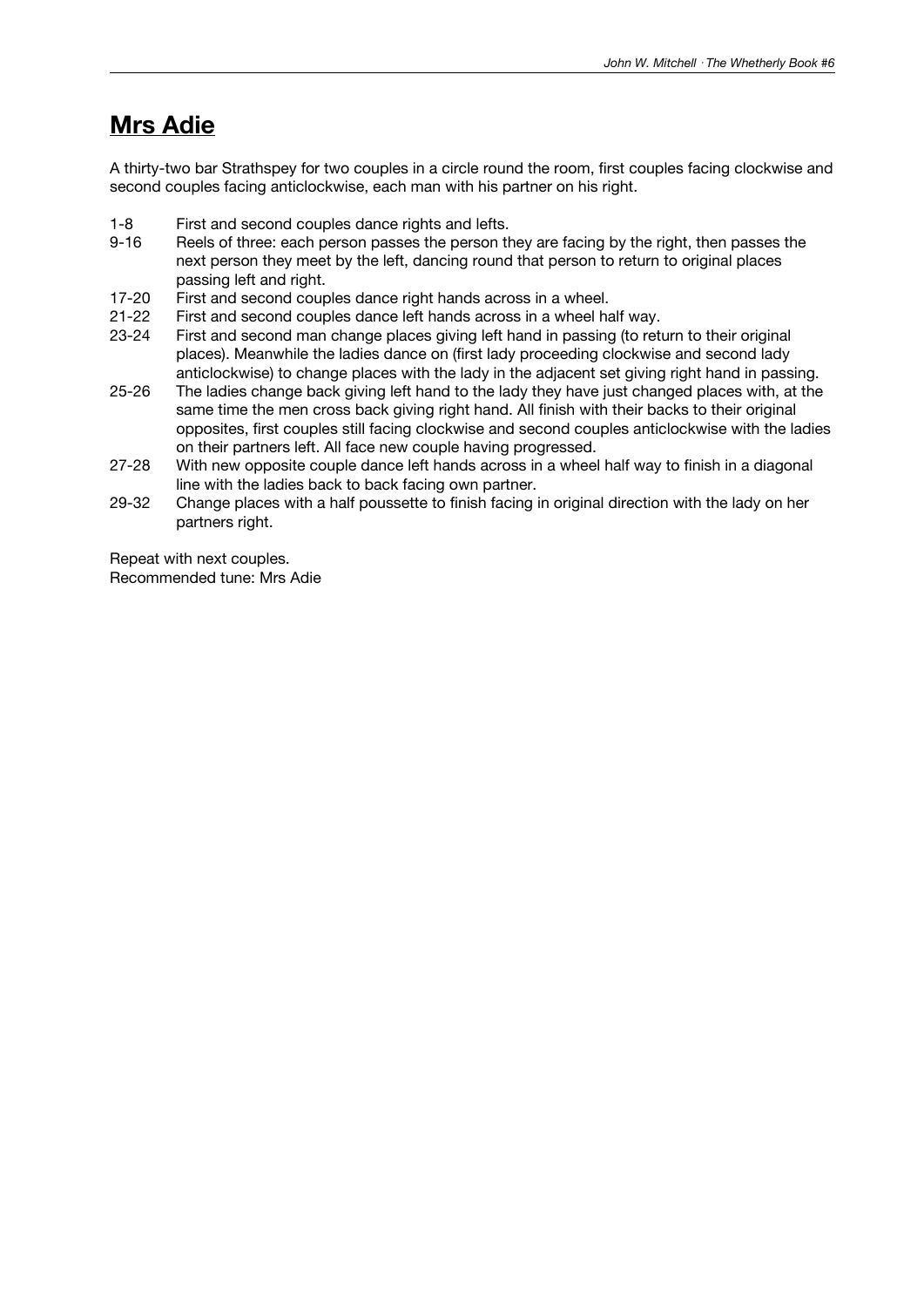### **Mrs Grace Bowie**

A thirty-two bar Jig for three couples in a longwise set.

- 1-8 First couple cross down between second couple to dance a figure of eight round second and third couples on opposite side of the set, first couple finish in first place on opposite side.
- 9-16 First couple dance a figure of eight round second and third couples on own side of the set, crossing between second couple to commence.
- 17-24 First, second and third couples dance a grand chain.
- 25-32 First and second couples change places with a knot.

Repeat from second place. Recommended tune: Mrs Grace Bowie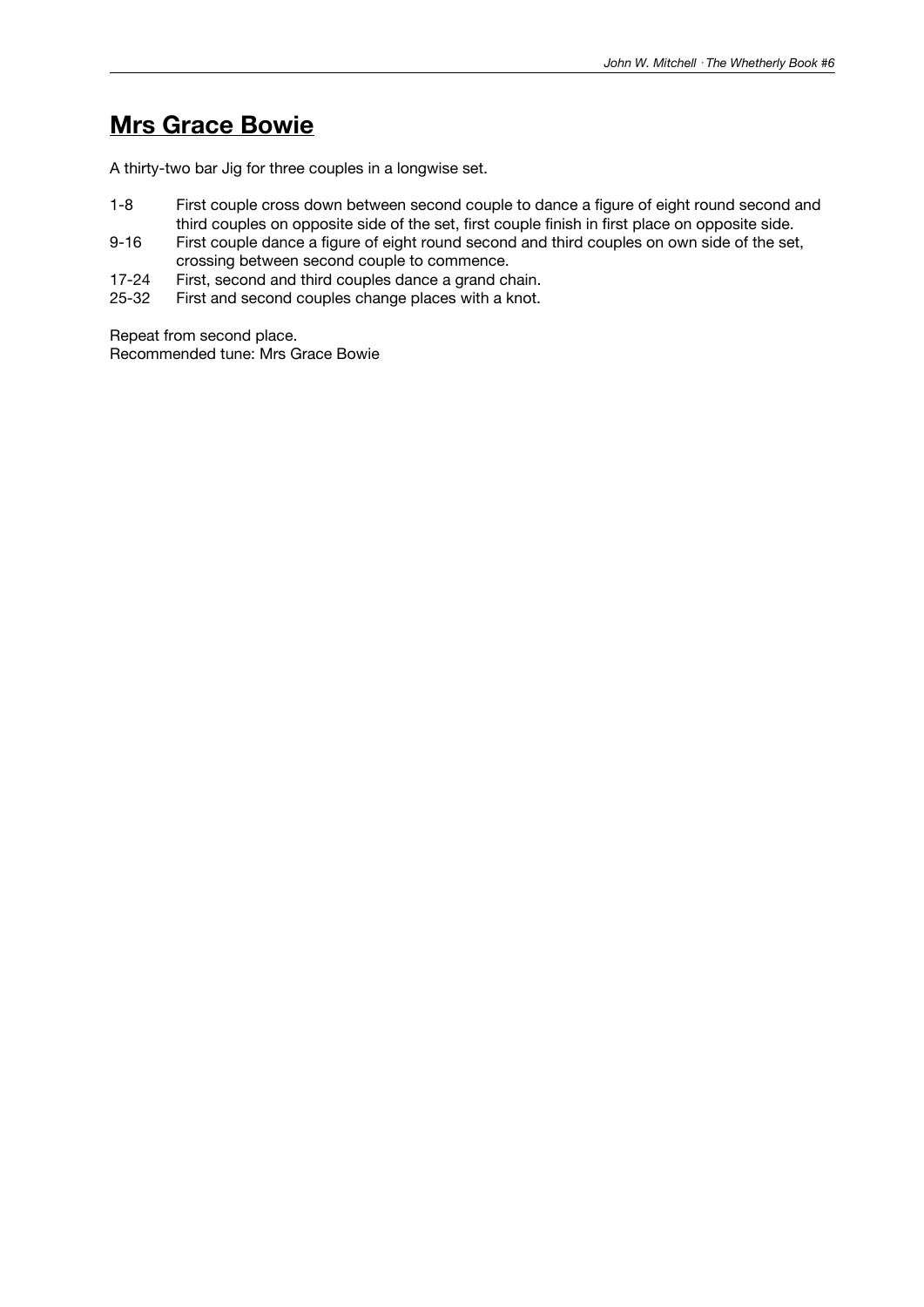### **Mrs Jimmy Shand's Strathspey**

A thirty-two bar Strathspey for four couples in a longwise set. On the second chord third and fourth couples cross over to opposite side of the set.

1-4 First man followed by his partner casts off behind second man. First man casts two places dancing in front of third lady to face up whilst first lady casts one place, dancing in front of second man to face up.

Meanwhile, fourth man followed by his partner casts up behind third man. Fourth man casts two places dancing in front of second lady to face down whilst fourth lady casts one place, dancing in front of third man to face down.

- 5-8 First lady followed by her partner dances up, crosses to own side and casts off behind second lady. First lady casts two places, dancing round in front of third man to face him whilst first man casts one place, dancing round in front of second lady to face her. Meanwhile, fourth lady followed by her partner crosses over to the foot of the men's side and casts up behind third lady. Fourth lady casts up two places, dancing round second man to face him whilst fourth man dances round in front of third lady to face her.
- 9-16 Second couple dance a reel of four across the set with first man and fourth lady, whilst third couple dance a reel across the set with first lady and fourth man.
- 17-20 First couple dance right hands across in a wheel with second lady and third man, whilst fourth couple dance right hands across in a wheel with second man and third lady.
- 21-22 First couple dance left hands across in a wheel half way with second lady and third man, whilst fourth couple dance left hands across in a wheel half way with second man and third lady.
- 23-24 First lady followed by first man, second lady and third man dances up the ladies' side and crosses to mens side. Meanwhile fourth lady followed by fourth man, third lady and second man dances down the men's side and crosses to own side. All in original order with first and third couples on opposite sides.
- 25-28 First lady followed by her partner casts off and crosses to own side, second couple step up on bars 27 & 28. Meanwhile fourth lady followed by her partner casts up and crosses to the men's side, third couple step down on bars 27 & 28.
- 29-30 First and fourth couples dance right hands across in a wheel half way.
- 31-32 All four couples join hands on the sides and set. Finish in the order 2, 4, 1, 3 with first and third couples on opposite sides.

Repeat with new top couple.

Recommended tune: Mrs Jimmy Shand's Strathspey